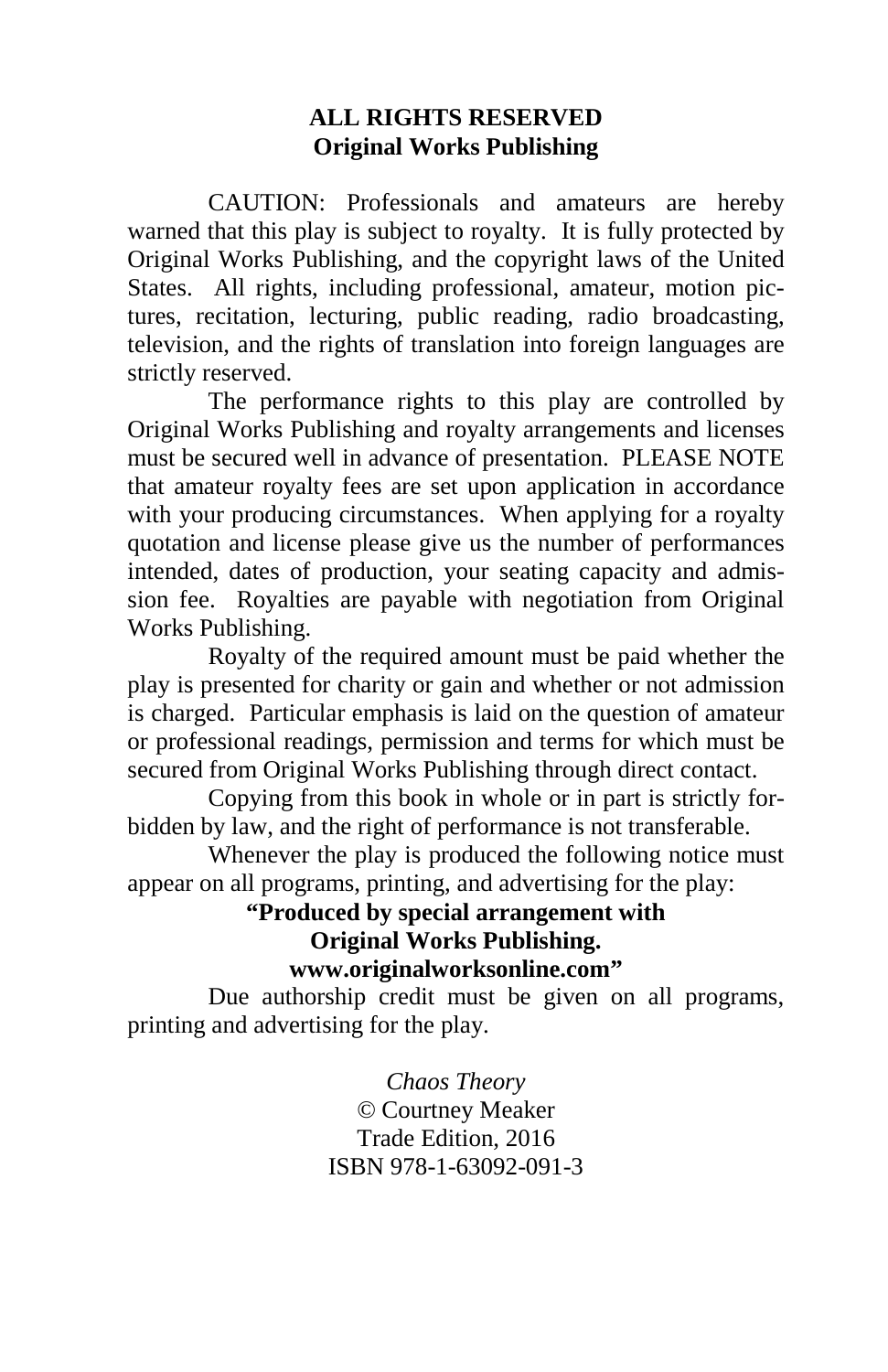*Also Available From Original Works Publishing* 



**Branched by Erin Mallon** 

**Synopsis:** Ben is having a difficult week. After five whole years of "drinking from Mommy's boobies," he suddenly has to step aside for his new baby sister, Beatrice, who may or may not be human. Mommy says he has to "support her appearance no matter how humiliating it is for us as family," but that's hard to do when your sister has branches for arms and legs. Plus, he just found out that Daddy is having "the sex" with his new kindergarten teacher and he's not sure how to tell Mommy. As a fiveyear-old entrepreneur, Ben prides himself on always staying cool under pressure, but this time… he may just burst. **Cast Size:** 3 Females, 1 Male, 1 Freaky Creation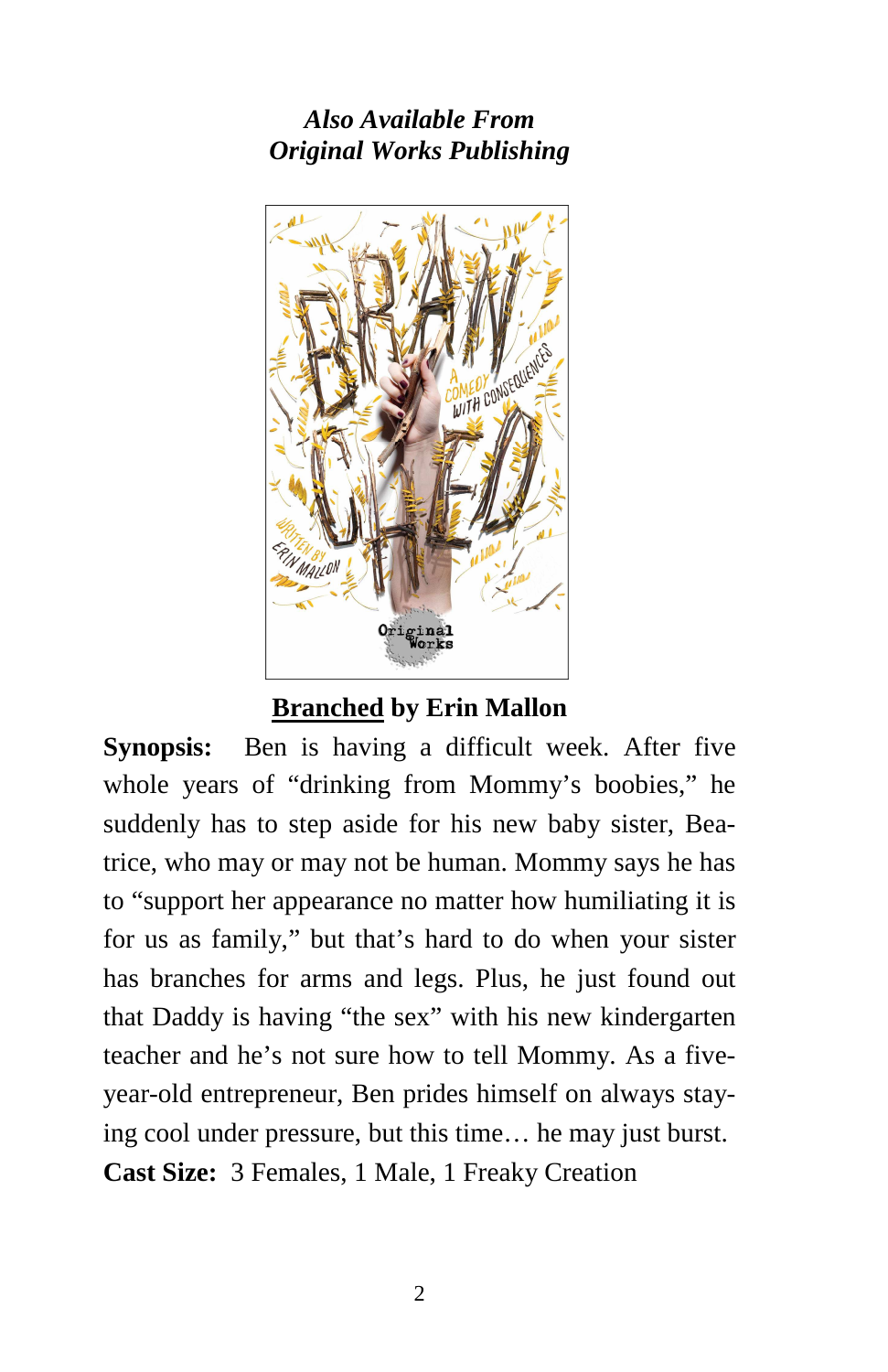# **Chaos Theory**

## **a play seeking**

### **order**

**by Courtney Meaker**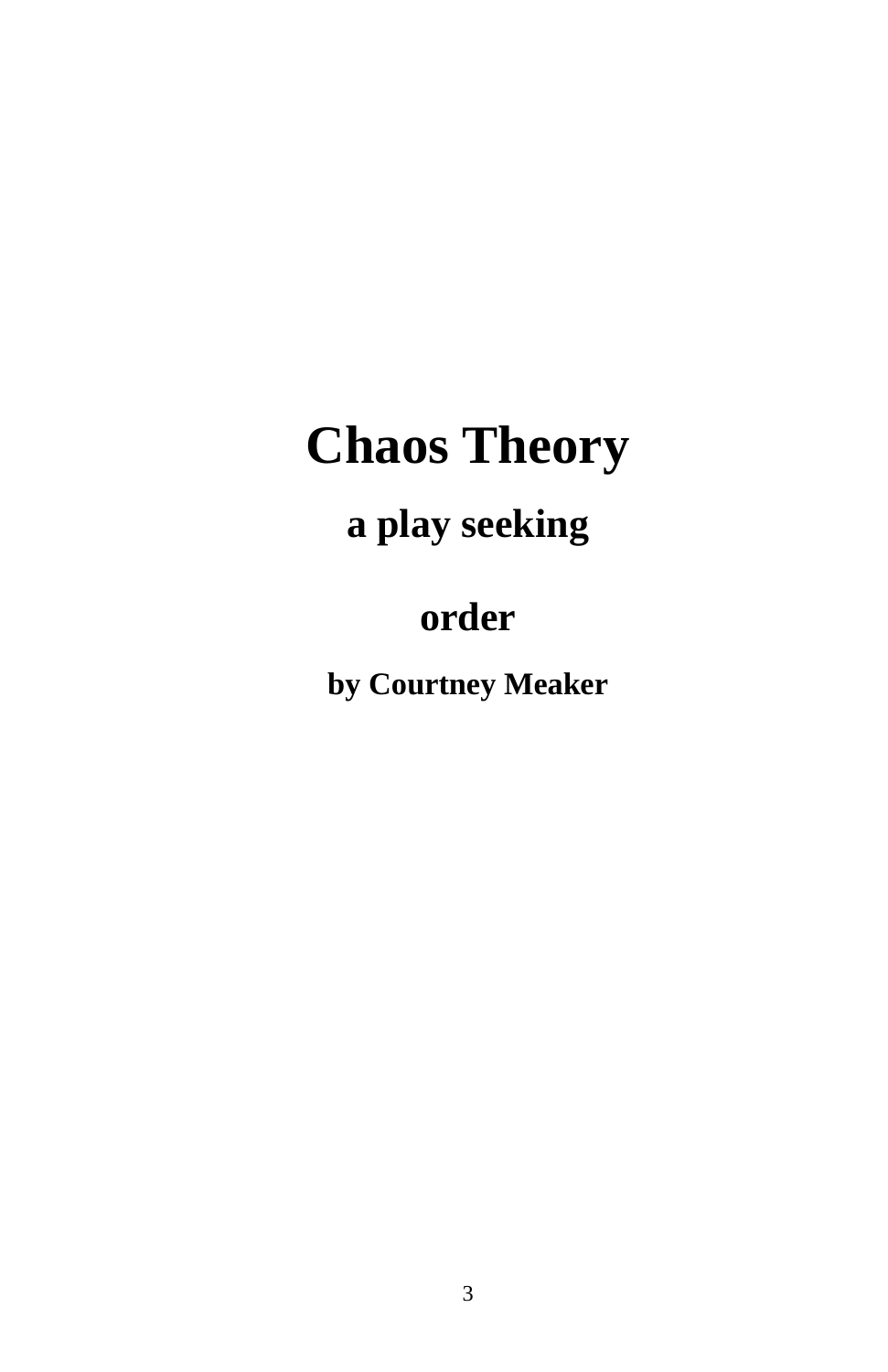"Chaos: When the present determines the future, but the approximate present does not approximately determine the future." – Edward Lorenz

"Gamow envisioned a prisoner sealed in a jail, surrounded by huge prison walls. In a classical Newtonian world, escape is impossible. But in the strange world of the quantum theory, you don't know precisely where the prisoner is at any point or his velocity. If the prisoner bangs against the prison walls often enough, you can calculate the chances that one day he will pass right through them, in direct violation of common sense and Newtonian mechanics. There is a finite, calculable probability that he will be found outside the gates of the prison walls." – Michio Kaku *Parallel Worlds*

"…you can always try to solve a problem by proving that no solution exists." James Gleick *Chaos: Making a New Science*

"You don't see something until you have the right metaphor to let you perceive it." Robert Shaw, physicist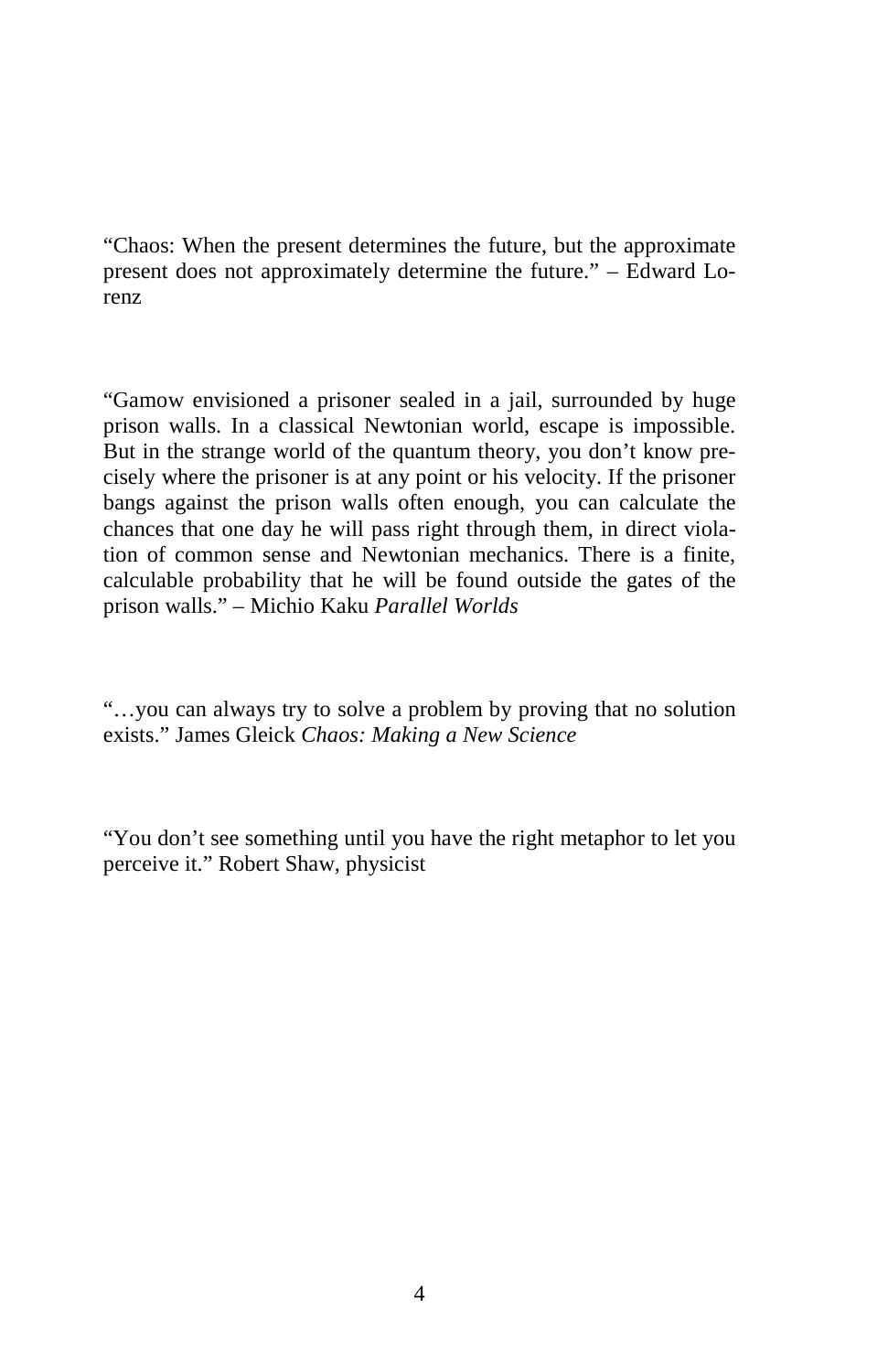**CHARACTERS**  Frannie Bach Seth Mack/Josie/Laurel

**Setting:** The space is a living room, but can also be anything else–the bar across the street, an office, department store, moon. Characters can exist in the space without being with the character in action. At times, it is as if characters each occupy a separate reality.

**Scene Headings:** Scene headings can be read, projected, fall from the sky, or just about anything. They can be fully noticed as something outside the world that is announcing the current action, or incorporated into the set as a hidden, toy surprise. Consistency should not be considered in presentation of the scene headings, only creativity. For example, if one of the scene headings is said aloud by one of the characters, perhaps the next scene heading is printed on the cover of a book one of the characters is reading. The characters are building their own reality and the scene headings are a part of that.

**Time Line:** At the top of each scene an undetermined amount of time has passed backwards or forwards. Maybe only seconds, a minute, hour, week, or month. Time jumps can be big or small.

**Bach:** Bach is post-op FtM. Top surgery only. I mention this only because there is a fixation on trans genitals that is disturbing, annoying, invasive, offensive, and not this play's realm, so I've taken the guess work out even though the play itself makes no reference to Bach's genitals at all. Bach should not be played by a cis-gendered male. Effort should be made to cast a trans\*, genderqueer, etc. actor.

**Punctuation:** No period at the end of a sentence represents quickly spoken dialogue. Some overlap in dialogue is expected and encouraged though not specifically outlined unless otherwise noted in the text.

**Appearance:** The default appearances of these characters is not white, thin, and able-bodied. If nothing else, this should not be an allwhite production.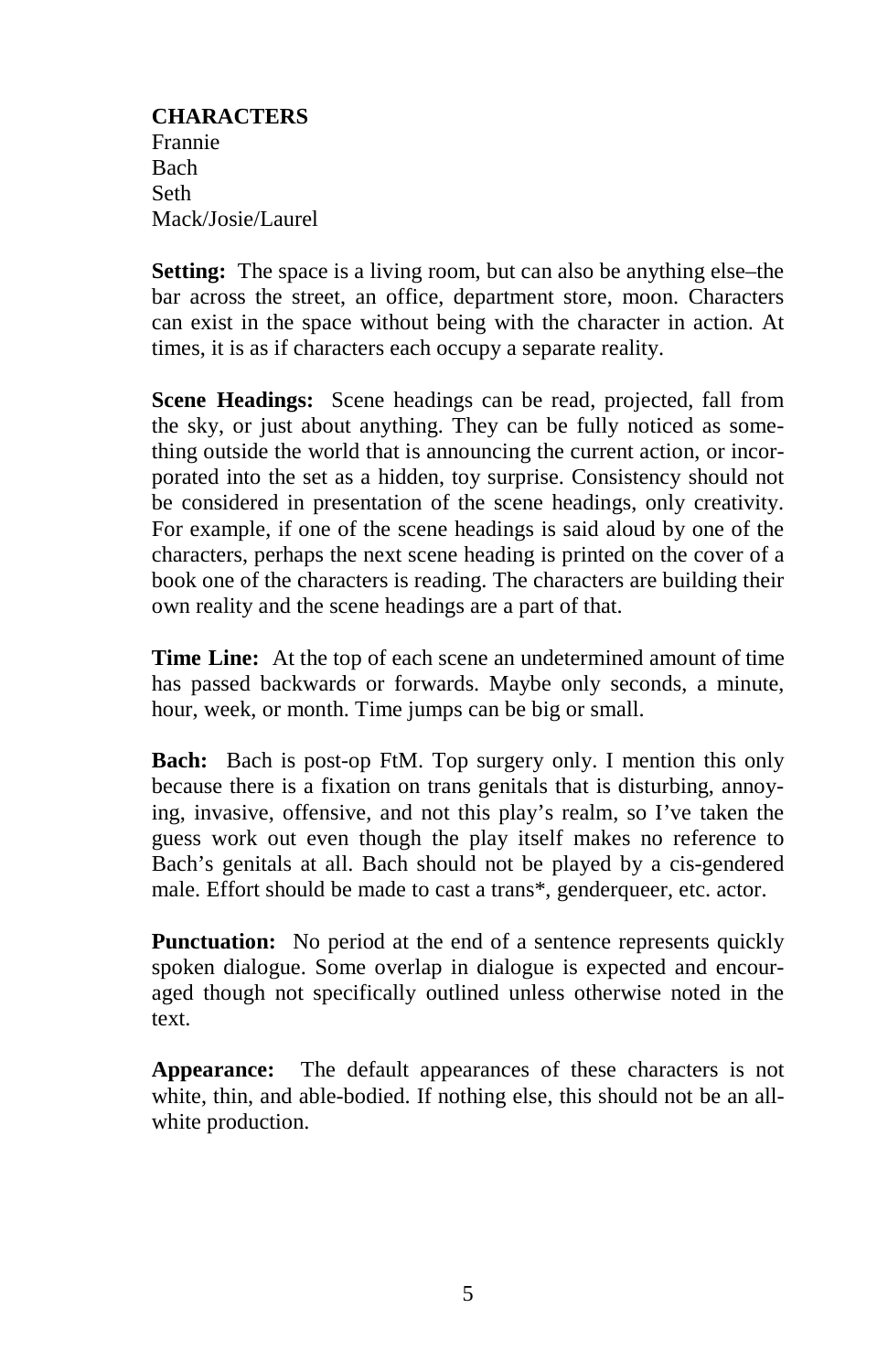*Chaos Theory* premiered at Annex Theater (Seattle, WA) in 2014 with the following cast & crew.

Frannie – Keiko Green Bach – Eddie Dehais Seth – Drew Highlands Mack/Josie/Laurel – Jana Hutchinson

Director – Pamala Mijatov Scenic Design – Robin Macarteny Machine Design – Emily Shershon Sound Design – Kyle Thompson Lighting Design – Gwyn Skone Costume Design – Amy Escobar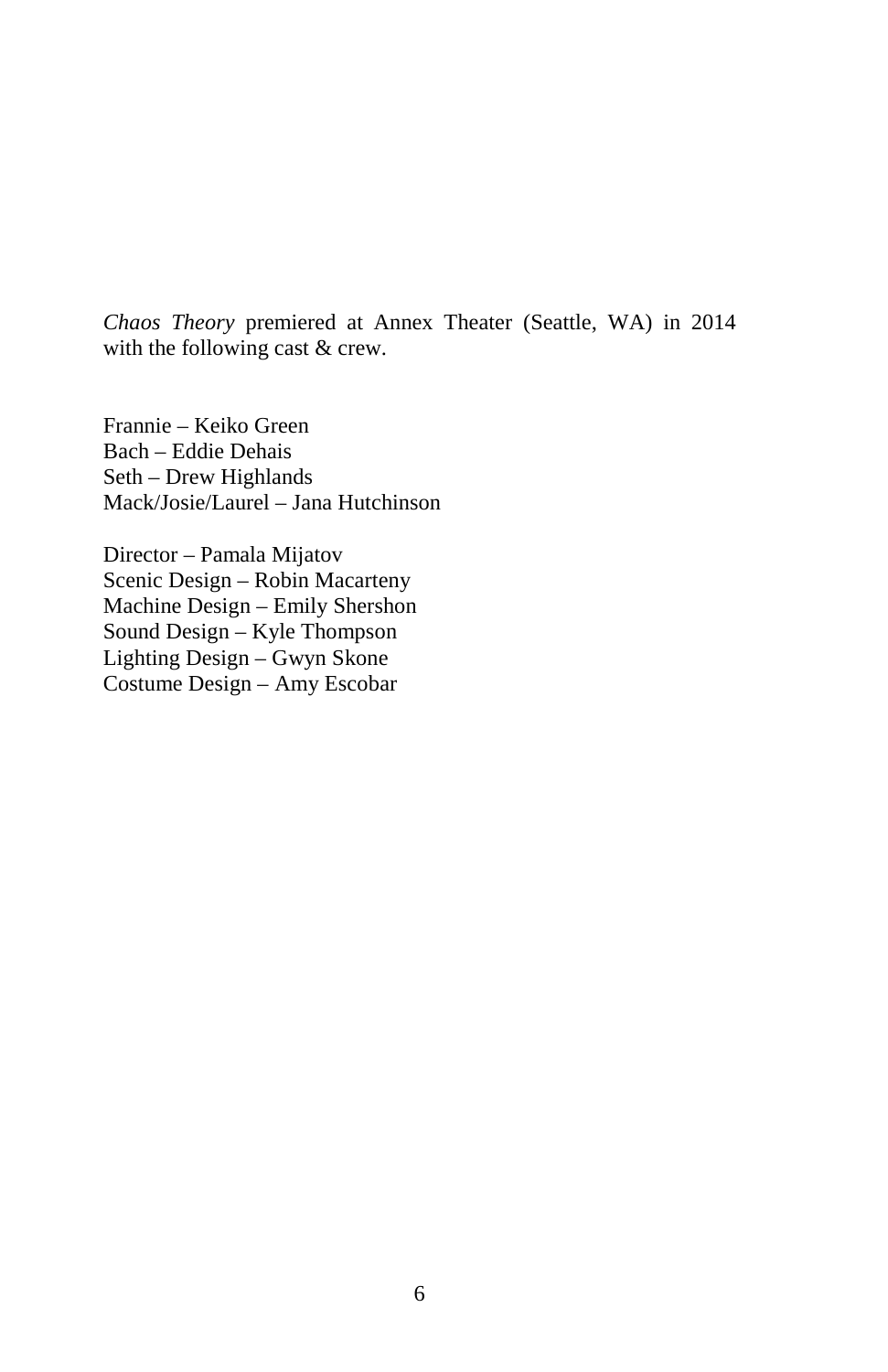#### **CHAOS THEORY**

#### **ACT ONE: INTRODUCTION TO QUANTUM MECHANICS**

#### **1. Inert objects vs. the external force**

*(Frannie sits in pajamas on the couch in her apartment like she's been for many days. Perhaps there are scattered tissues, snack boxes, DVDs, etc.)* 

SETH: How to pull your best friend out of the dumps.

BACH: Not quite.

SETH: How to help your best friend get over abandonment.

FRANNIE: I'm right here.

SETH: Shush, dear.

BACH: How about, how to get your best friend to realize that sack of shit isn't coming back.

FRANNIE: Sitting exactly here. I can hear you.

SETH (*overlapping; to Bach*): That's it.

BACH (*overlapping; to Frannie*): That's cute.

BACH/SETH: Step One.

BACH: Get her drunk.

*(Bach and Seth hand Frannie a bottle of booze. She looks at it. They nod. She drinks.)* 

SETH: Thatta girl.

BACH: Smashing.

FRANNIE: Smashed, you mean?

SETH/BACH: Step Two.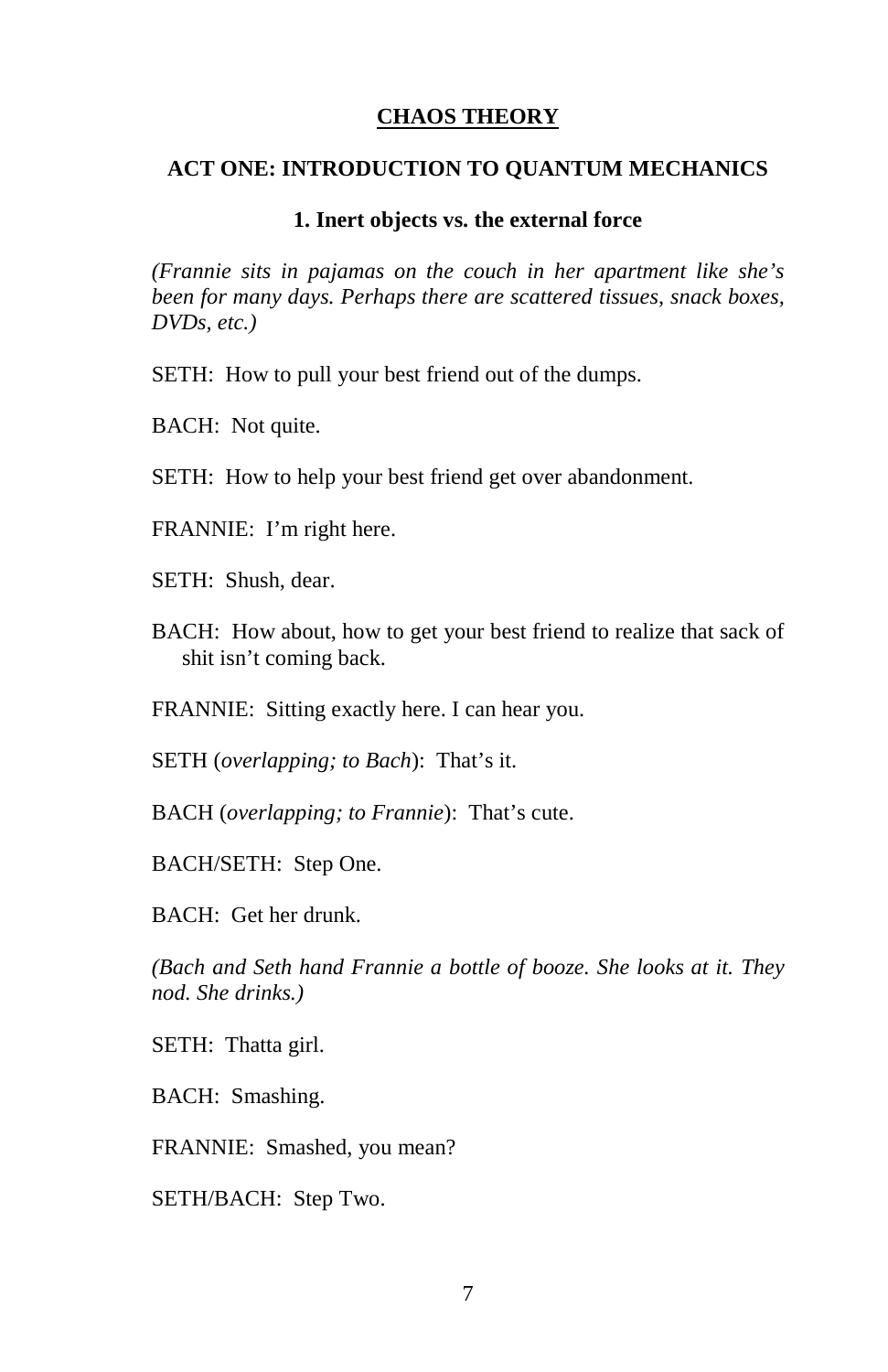SETH: Make her put on real clothes.

FRANNIE: My pajamas are comfy.

SETH: Stop whining and go change.

FRANNIE: No.

SETH: If you do, we promise you don't have to leave the apartment.

FRANNIE: You're lying.

BACH: You won't have to leave the apartment today.

FRANNIE: Do you have something more comfortable than the elastic waistband?

SETH: We will strip you naked if we have to.

FRANNIE: I'd like to see you try.

BACH: No you wouldn't.

SETH: Please? Pretty please. For us?

*(Frannie resolutely stays put in her pajamas.)* 

BACH: Step Three. Remind her she's better off.

- SETH: You'll be happier now. Think of all the things you can do without checking in with someone. You can cook what you want for dinner without having to plan for an allergy attack. You can admit you like brussel sprouts.
- FRANNIE: I don't like brussel sprouts.

BACH: Monster.

SETH: You could go make out with a whole legion of women. When you're out past nine, you don't have to call anyone to say you're fine. Isn't that awesome?

FRANNIE: It's not like she was a nag, Seth.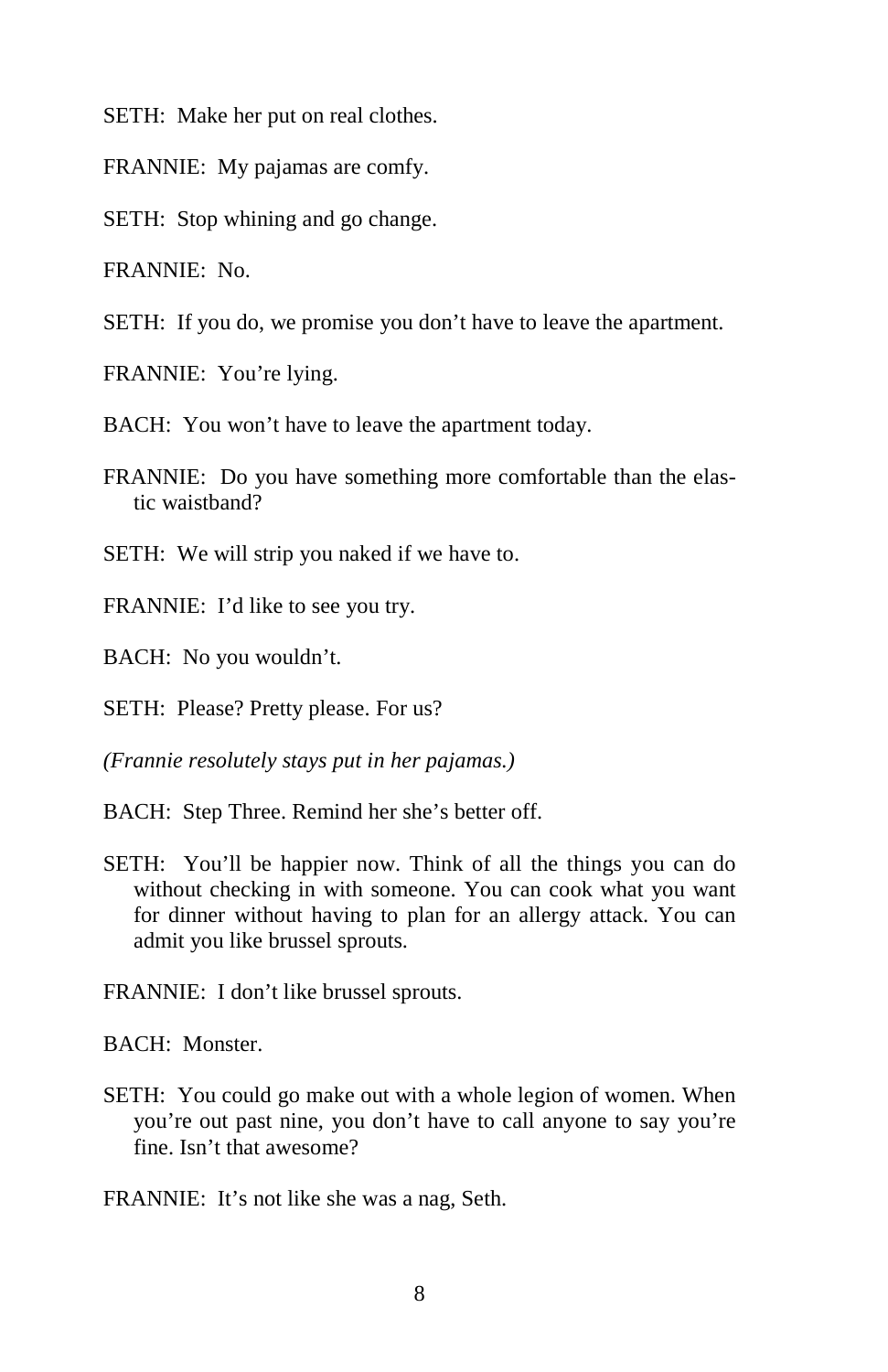- BACH: No. You're right. Not a nag. A jealous, rager with an expense spreadsheet dependency who'd rather you cooked three meals a day for her than have a decent paying job.
- FRANNIE: She was perfect.
- BACH: She's a piece of shit.
- FRANNIE: Don't speak ill of the dead.
- BACH: She's not dead. She left you.

FRANNIE: Whatever. Don't speak ill of the dead.

SETH: Step Four. Get her drunk. Again.

*(Bach and Seth hand Frannie another bottle of booze. She looks at it. They nod. She drinks.)* 

- BACH: Step Five. Make her leave the house. I don't care that you're wearing your pajamas. We're going to the bar across the street.
- FRANNIE: No thanks. You go. Have fun.
- BACH: I'm not kidding around.
- FRANNIE: She could call.
- BACH: You have a cell phone.
- FRANNIE: Or, the kidnapper might leave a note.

BACH: Then you'll see it when you get back.

FRANNIE: I thought you weren't going to make me leave the house.

- SETH: That was two weeks ago. We've changed our minds.
- BACH: Ah. Two weeks ago. When we were patient, loving people.
- SETH: Wears thin, don't it?
- BACH: Come on. We're leaving.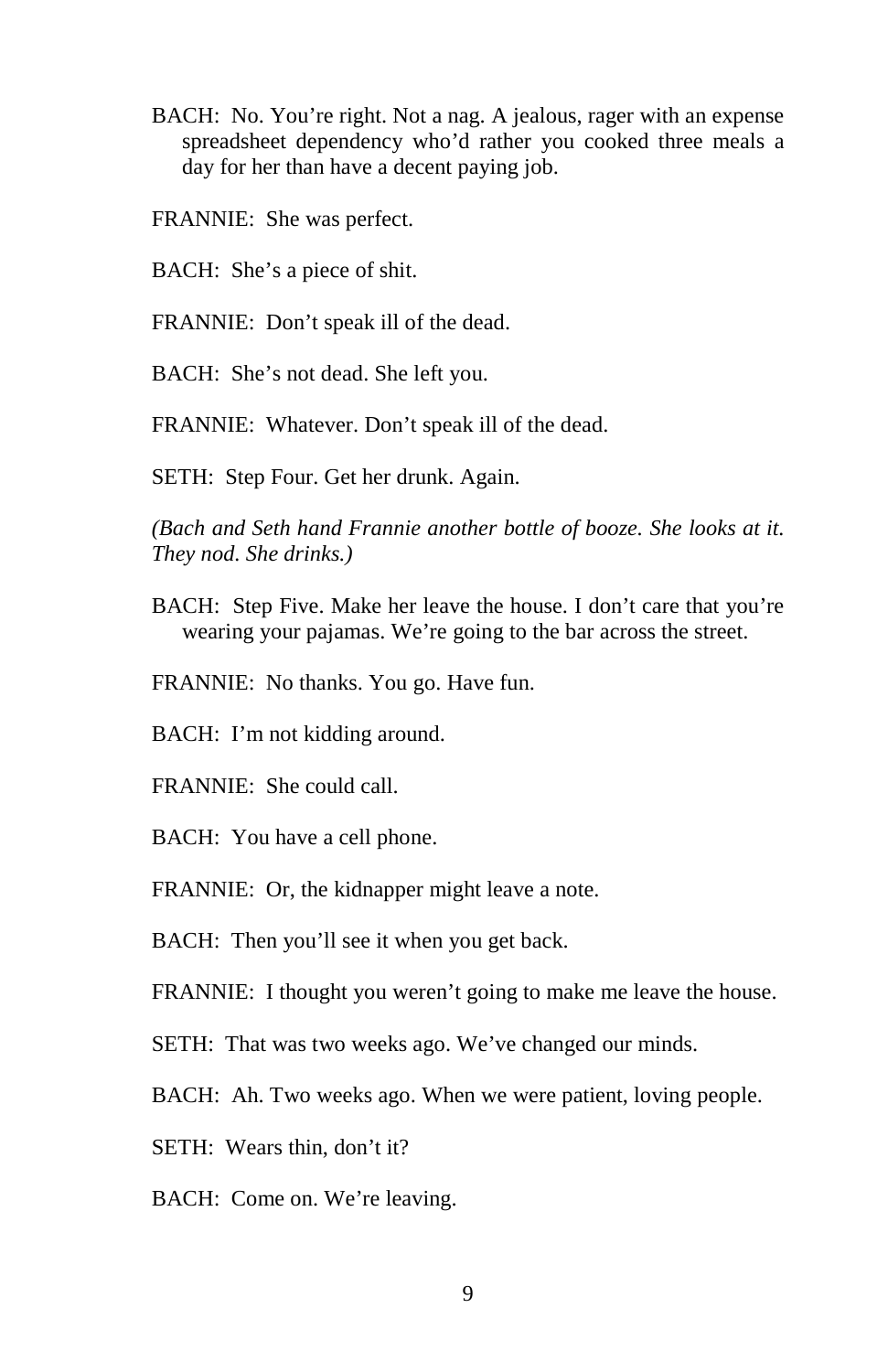FRANNIE: No. Thank you.

SETH: Step Six. Find someone. Anyone. And set her up.

BACH: She's still in her pajamas, Seth.

SETH: Do you have a better idea?

BACH: She's not presentable.

SETH: Nothing like real company that says, "It's time to put on pants." Wouldn't you agree?

*(Knock at the door.)* 

SETH: Ah good. Here she is.

*(Laurel enters.)* 

BACH: Whoa.

FRANNIE: Mack? You're not Mack.

BACH: She's way hotter than Mack.

SETH: Frannie. This is…

LAUREL: Laurel.

SETH: It sure is. She looks like Mack. Sounds like Mack. Might as well be Mack. But hey, she hasn't left you. Why don't you two talk?

BACH: I bet you both like things. Discuss.

LAUREL: Hi.

FRANNIE: She's not Mack. She looks like a dog person. No thank you.

BACH: Can I call dibs on Laurel, then? Since you don't want her?

*(Laurel smiles at Bach as she exits. Bach watches her go.)* 

BACH: So cute. Come on, Frannie.

FRANNIE: No one's stopping you, Bach. Go get her if you want her.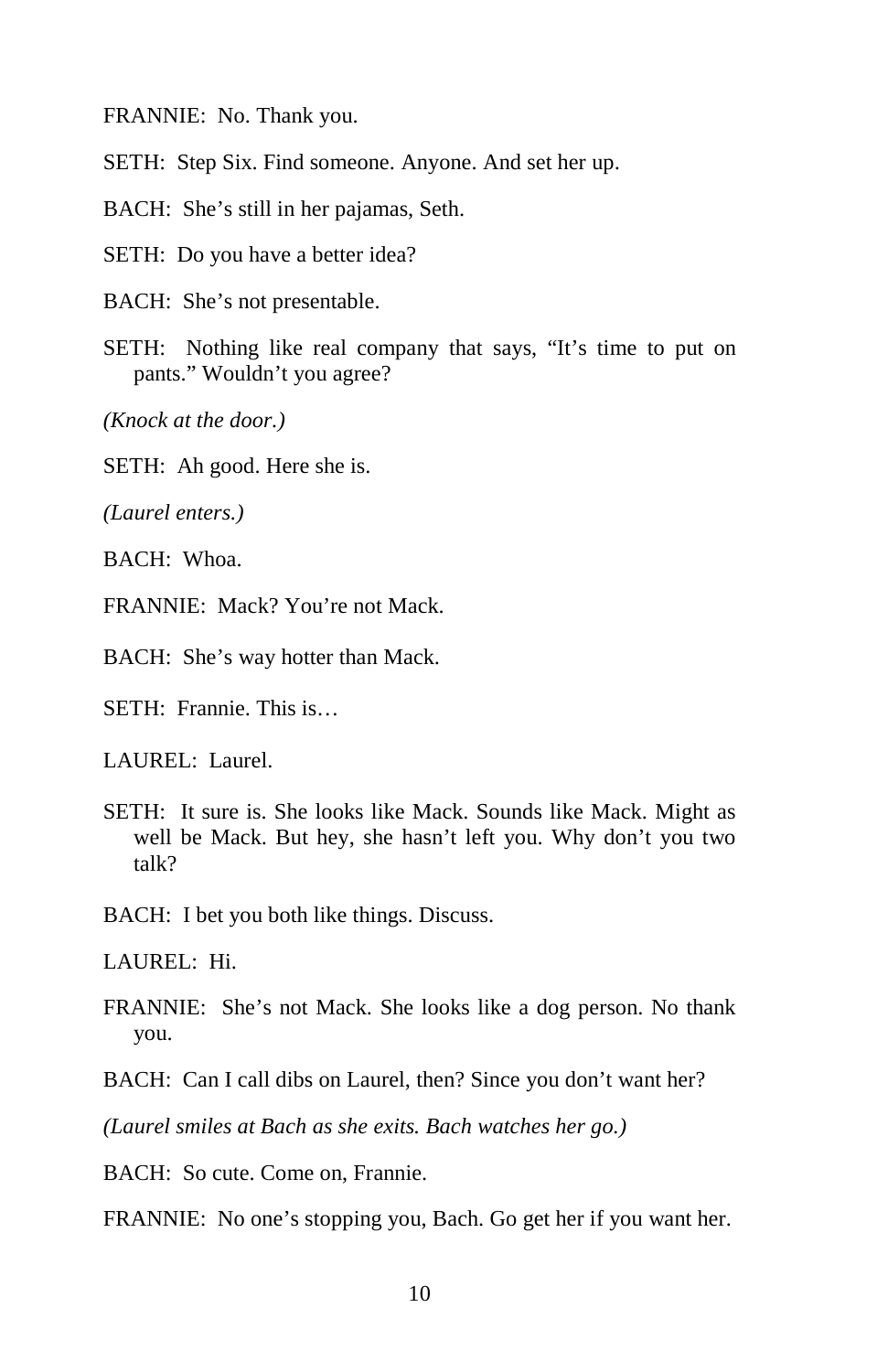- BACH: Step Seven. Tough love.
- SETH: Already?
- BACH: Do you want to watch her wallow for another month?
- FRANNIE: Well, what's one more month in the scheme of things? I could die in another month.
- SETH: You're right. This has to stop.
- FRANNIE: Are you guys even listening to me anymore?
- BACH/SETH: No.
- FRANNIE: What about what I want?
- BACH: We'll discuss what you want in another month when you're finally beyond this.
- FRANNIE: Beyond what? I'm great. Look. I'm knitting again!
- SETH: Dear lord. This is terrifying.
- BACH: Seriously. You need to get over it. Mack's gone. Who knows where. She was a piece of shit and you're ten times better off without her. Frankly, it's pathetic that you're still whining about it. Wah ha. She's dead. She's kidnapped. Boo hoo. People are starving you know. She's not coming back and it's disgusting that you're still in your pajamas. You reek. March into the bathroom. Take a shower. Put on clean underwear. Brush your teeth. And move on.

*(Frannie looks as if to do as she's told. Then she looks like she might hit Bach. Then she collapses back to her previous position, looking darker.)* 

FRANNIE: It's just. It's just.

SETH: Step Eight. Get her drunk so she can recover from Step Seven.

- *(Frannie snatches the bottle. And guzzles.)*
- FRANNIE: You guys didn't really get her, you know. But Mack. She was wonderful. She picked me up from the airport. She was there when my dad got sick. She helped me get that job.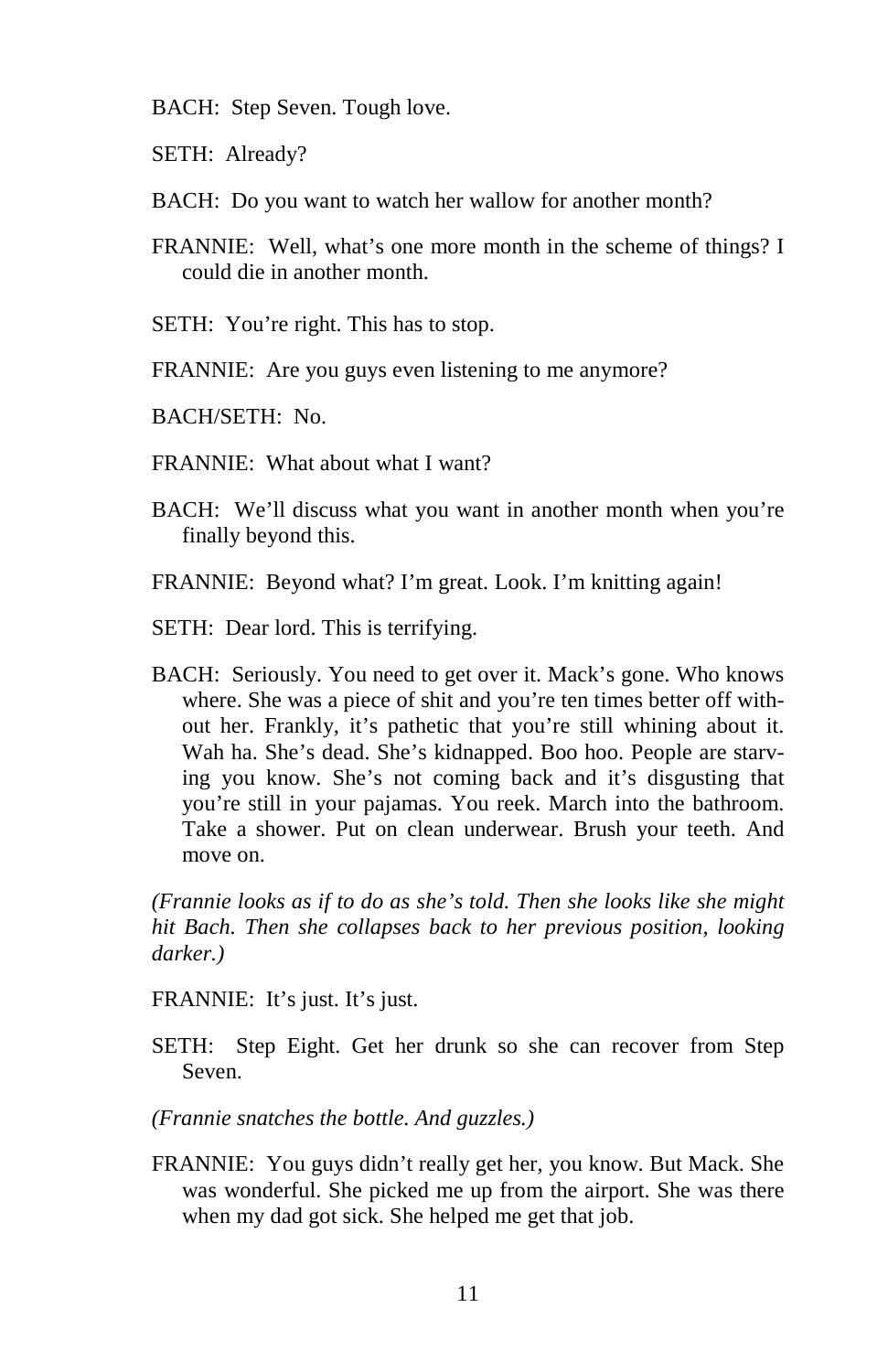BACH: The one you lost?

- FRANNIE: It wasn't her fault.
- SETH: We remember that differently.
- FRANNIE: Not everything was her fault, you guys. She was beautiful, kind, and supportive.
- BACH: When she wasn't being critical and keeping score of all your fuck-ups.
- FRANNIE: Stop it. She loved me. I love her. I miss her. I need to find her. Maybe she's hurt. Do you think she's hurt?

*(Seth and Bach look at each other. They sigh.)* 

BACH: Step Nine. When all else fails

SETH: The last resort

FRANNIE: A puppy?

BACH: Fraid not.

SETH: I wish.

BACH: Me too.

SETH: But I guess the time as come.

BACH: We've waited long enough.

SETH: No more fooling around.

BACH: No other options.

FRANNIE: You're going to kill me, aren't you?

SETH: Step Nine. Give her a book about chaos theory and parallel dimensions.

*(Seth hands Frannie The Book.)* 

BACH: I wish it hadn't come to this.

*(Frannie opens The Book. Reads.)*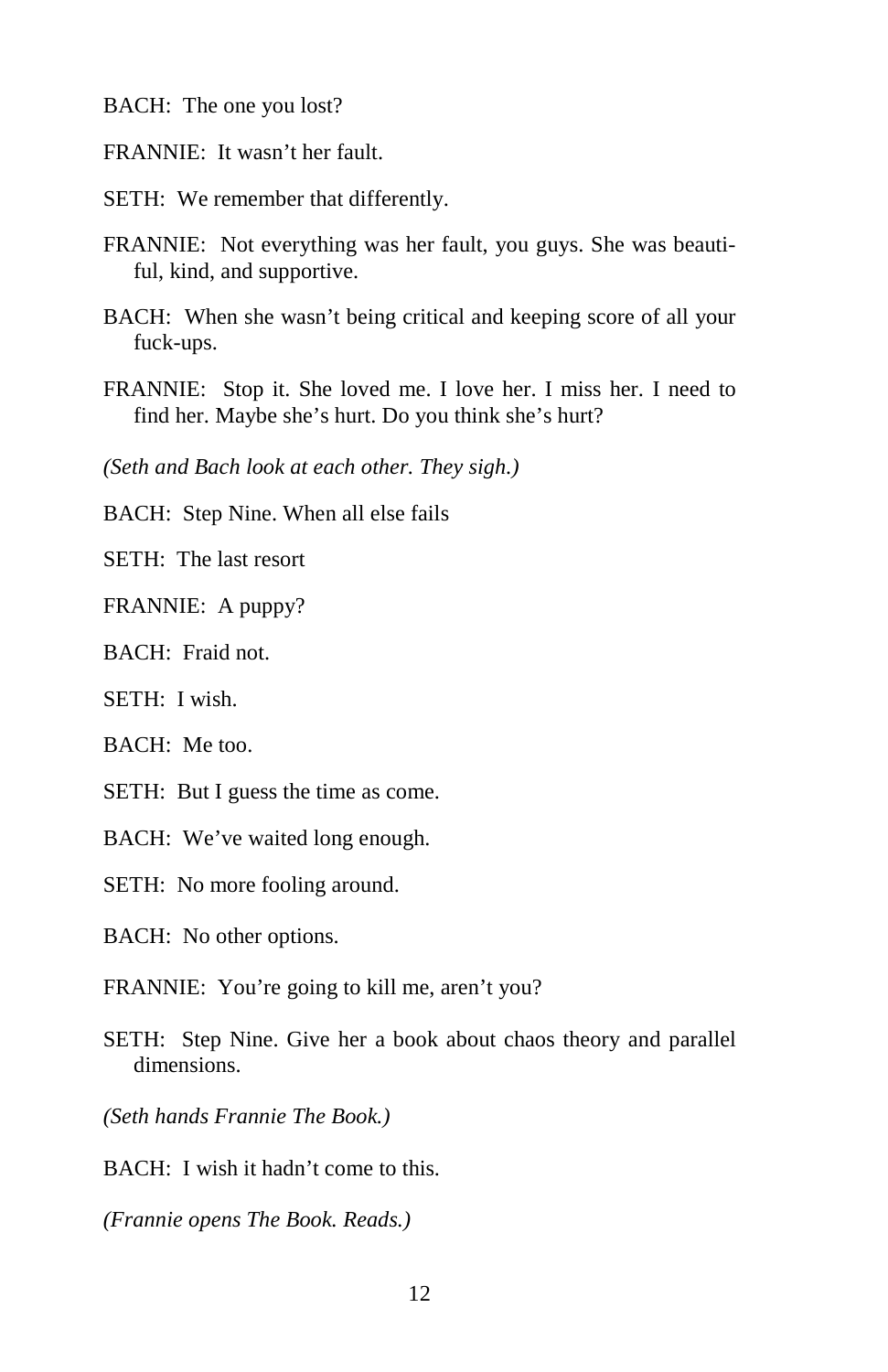#### **2. Only pansies trust Occam's razor**

*(Frannie's apartment. Frannie holds The Book. A board (dry erase, chalk, clear) is present with the beginnings of notes, perhaps.)* 

- FRANNIE: After analyzing the facts of Mack's disappearance, I have come to several probable conclusions.
- SETH: Oh goody.
- FRANNIE: The method dictates you should make a list of possible scenarios that would account for the facts.
- BACH: *All* the facts?
- FRANNIE: Of course, all the facts. You think I'm ignoring evidence?
- BACH: I
- SETH: We
- BACH: We think you're a failed musician barista pretending to know something about scientific method. So, yeah.
- FRANNIE: Physics can explain the disappearance.

SETH: Okay.

FRANNIE: It's possible.

- SETH: Just. Don't get your hopes up.
- FRANNIE: Scenario One. Mack packed her clothes for a last minute business trip. She left a note on the table that fell off and slipped into the vent. It's happened before. On the way to the airport, she realized she forgot her phone charger. Now this is where it gets a little fuzzy. I'm not sure where her flight was going, but there was a plane overtaken by hostile insurgents on the way to Bora Bora that same night.
- BACH: Where did the plane leave from?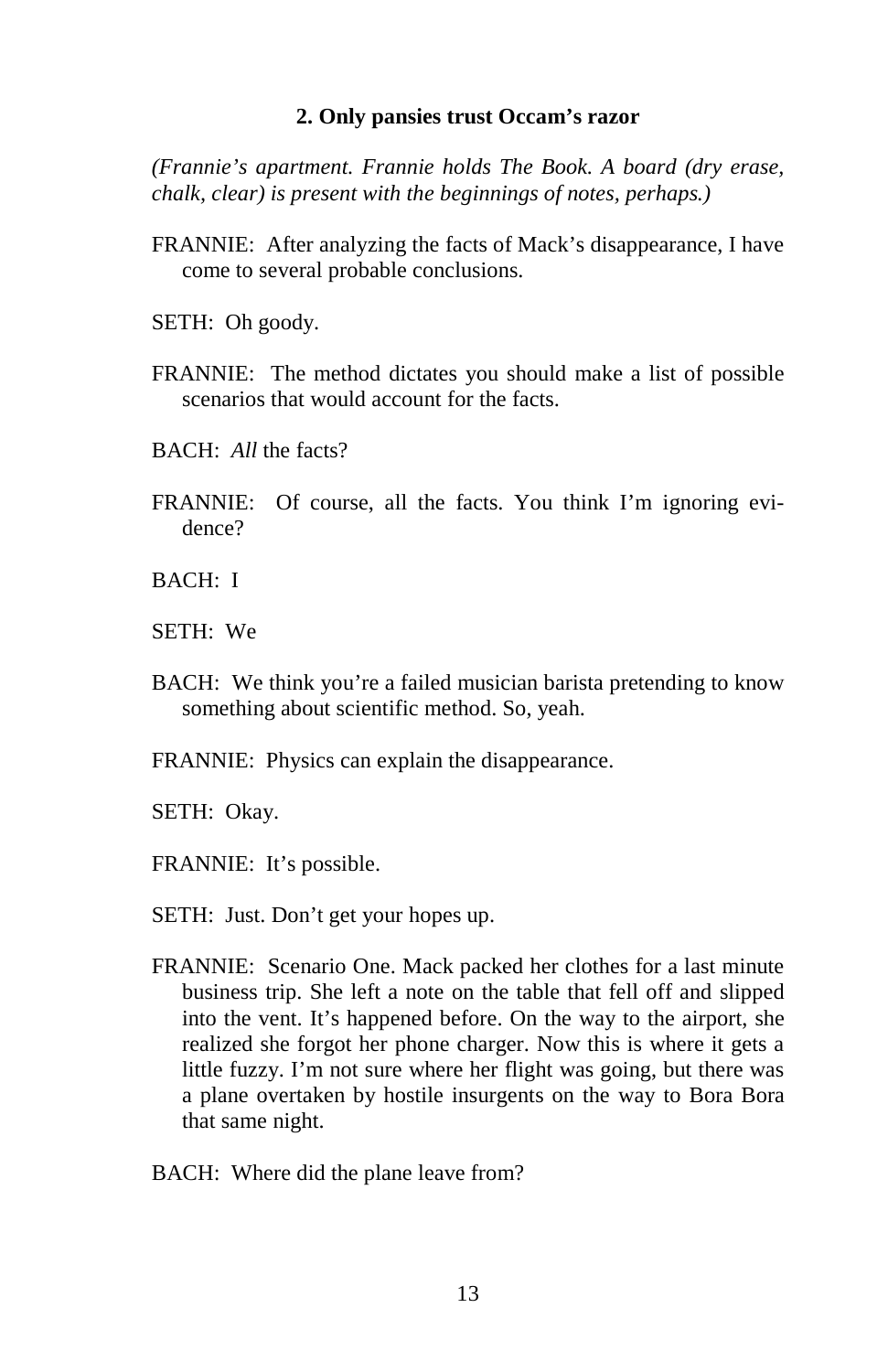FRANNIE: Moscow.

SETH: How did she get to Moscow?

FRANNIE *(as if she didn't hear)*: I've been in touch with the embassy, but they're impossible. They won't see reason.

BACH: Imagine.

FRANNIE: She could be in their hands right now and she would have no way to get in touch with me.

SETH: Dare we ask what the next scenario is?

FRANNIE: It's complicated.

BACH: Simplify it.

FRANNIE: Aliens. They beamed her and her things aboard.

SETH: Scenario Three?

FRANNIE: Kidnappers.

- SETH: Very respectful kidnappers to let her take all of her things, don't you think?
- FRANNIE: When Mack wants something

BACH: And Scenario Four?

FRANNIE: That's the least likely.

BACH: Yes?

FRANNIE: And involves bears.

SETH: Right. No black holes in your list?

- FRANNIE: Spontaneous black holes are incredibly unlikely and scientifically unsound.
- BACH: Right, but aliens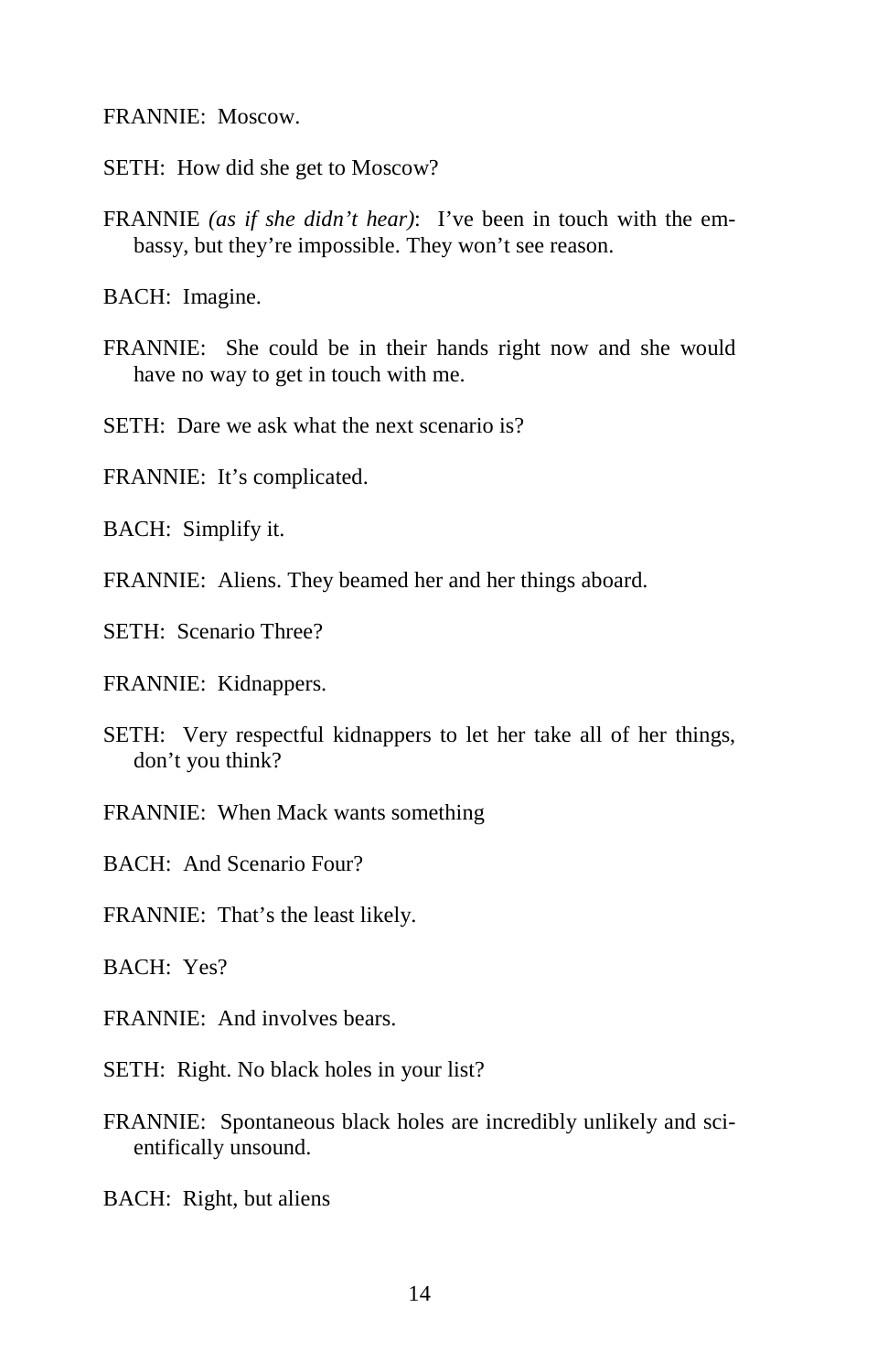FRANNIE: There is significant

- BACH: Frannie. Please stop this. The only real explanation is
- FRANNIE: No.
- SETH: Frannie.
- FRANNIE: No. That can't be. She said she. When she left for work she said. And if that's true. If that fact is true, your scenario is impossible.
- SETH: Right.
- BACH: Sorry.
- FRANNIE: I know I'm difficult right now. But it's just. You know, sometimes when I'm still. Reading or writing. Often when I'm in the kitchen. In a moment of pause. I get that feeling. That feeling of Mack wrapping her hand just here, on my hip. When we slept, she'd leave her hand there. It's always brief. Fleeting. The delusion of being temporarily bonded to someone again. I know. I know that she. I know that. But I just can't
- SETH: It's okay. She's not
- FRANNIE: Because if she's not
- BACH: If she's not, then
- FRANNIE: Then the evidence points to a fallacy. A misrepresentation of the data set. One lie repeated many times. It skews the results. Too many outliers. But, if we look at it at the micro level, zero in and zero in and zero in and zero in, a fractal pattern emerges. If there's a fractal pattern, then there's order to it. It can be decoded even if there aren't straight lines.
- BACH: Fractal. Fractured.
- FRANNIE: But if this one piece of data is changed. Isn't it better if she's missing or dead?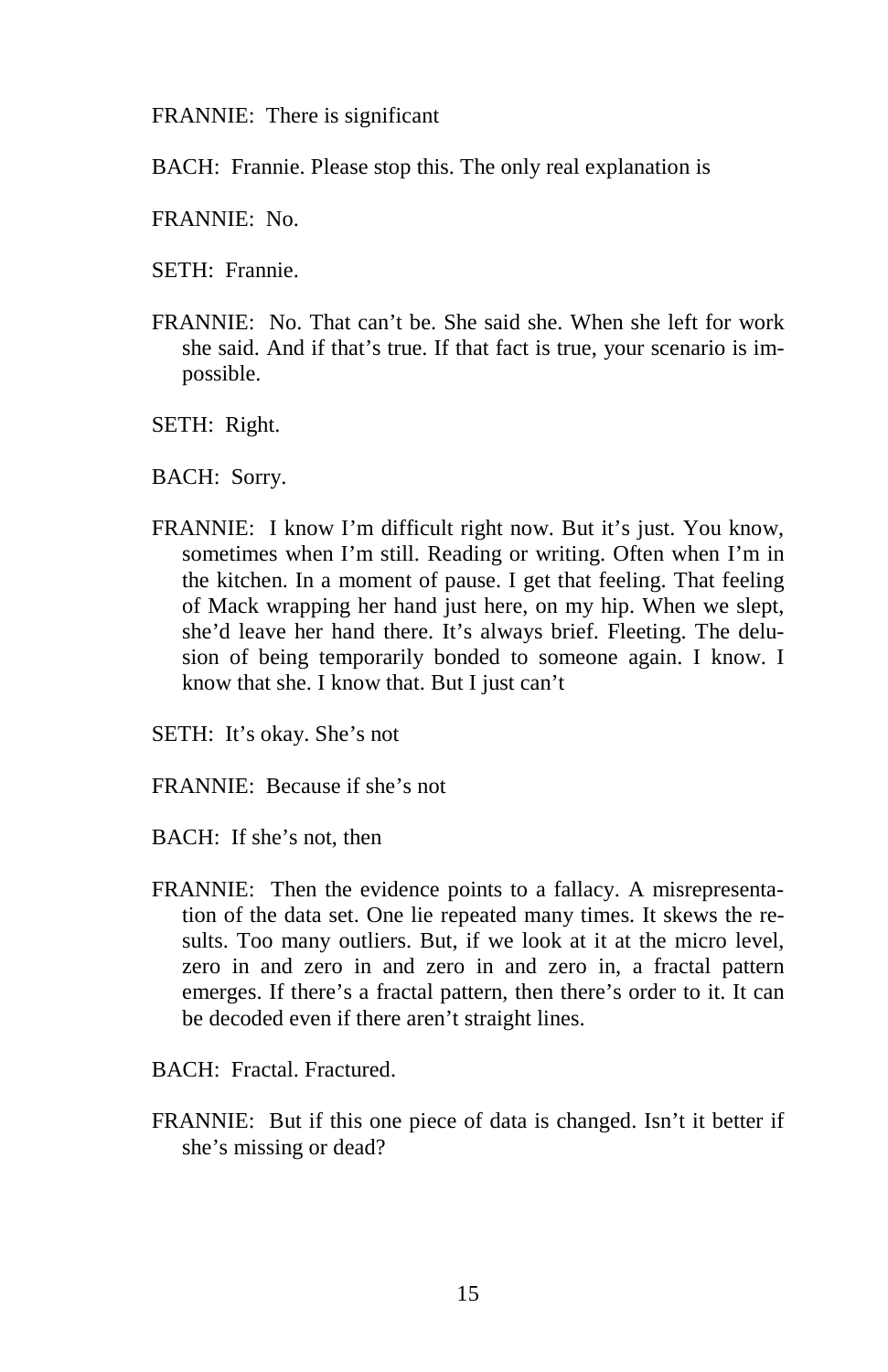#### **3. Big Bang My Ass**

*(Frannie reads The Book. Then.)* 

FRANNIE: I have some terrible news.

BACH: Great.

SETH: Yes. Please share.

FRANNIE: It comes with good news, too.

BACH: Well, that doesn't sound promising.

SETH: Who wants good news anymore?

FRANNIE: Guys, listen. The universe is expanding at an alarming rate. This expansion causes the temperature of the universe to drop as everything expands away from its heat source. The sun, guys. The sun. Essentially, every second the universe is getting a little colder. At some point, this will end in what astronomers call a big freeze extinguishing all life in the universe. Everything.

SETH: Fuck

BACH: Seriously

- FRANNIE: It's billions of years away. Theoretically.
- SETH: The theoretically is what bothers me.

BACH: The alarming rate. That means it could speed up. That means

SETH: A billion could turn into

BACH: A hundred

SETH: Or, less.

- FRANNIE: Maybe. I don't think the science backs up that hypothesis.
- BACH: But we don't know.

SETH: Not for sure.

FRANNIE: But here's what's really interesting.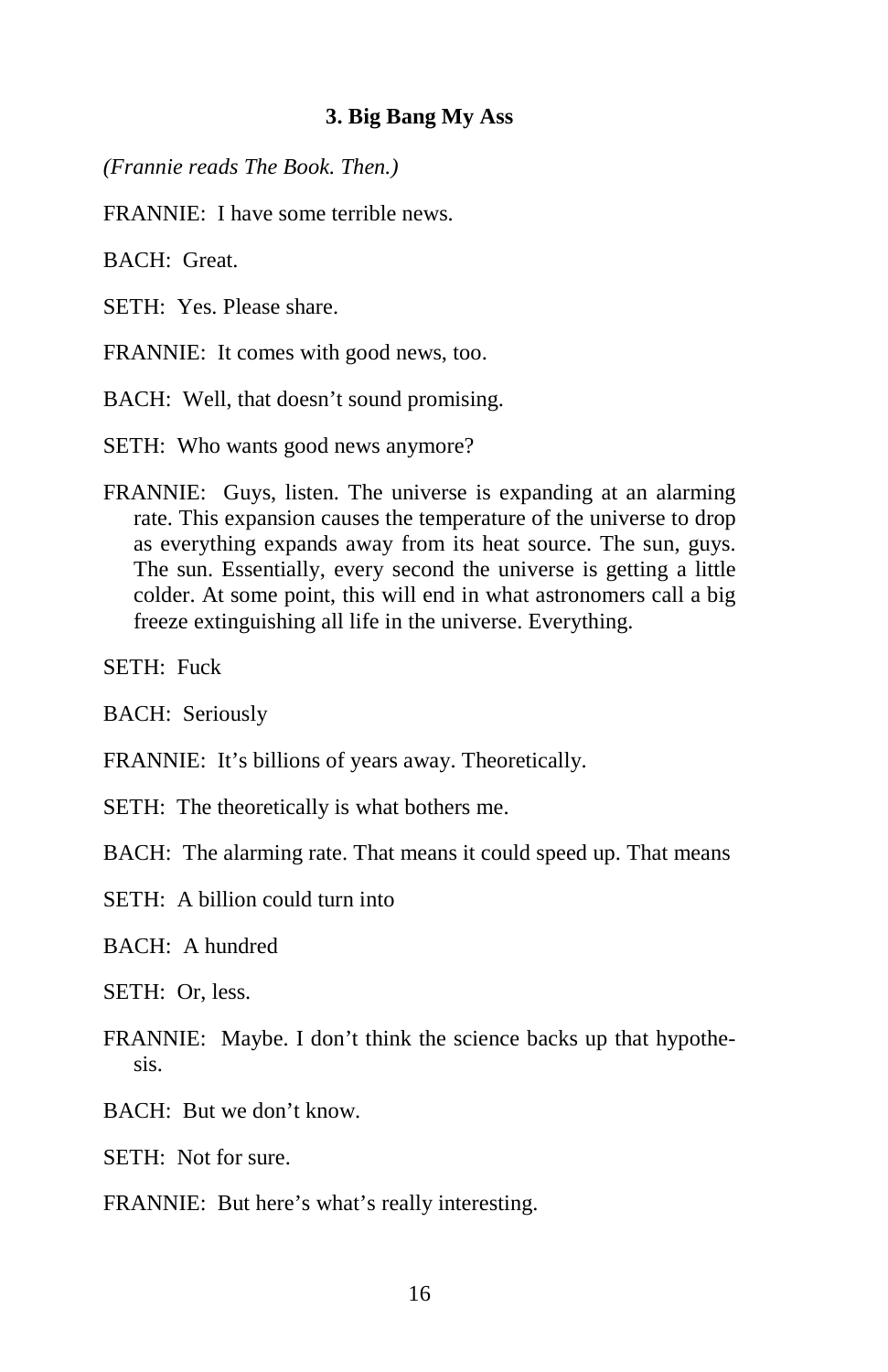- SETH: You mean that wasn't good news?
- FRANNIE: We can change it.
- BACH: Change what?
- FRANNIE: Change everything. The Book details the idea of millions of parallel worlds and I think we could get to them.
- BACH: Not following.
- SETH: Parallel worlds? Wouldn't that be the same thing that we have now?
- FRANNIE: We make a million choices a day. But even if we just look at the big things. The big events in our lives. Where we went to school. Our first best friend. The city we moved to. Each of those choices has a million paths that we could have chosen instead. So we could find the one.
- SETH: The one?
- FRANNIE: The one where everything is perfect. Where Mack didn't disappear. Where we're still together. Oh! With a dog!
- SETH: Right.
- BACH: That's your perfect universe? Why do you want her back so badly? I mean. You finally took a shower. Can't you just keep going on that upward trend?
- FRANNIE: Getting her back is an upward trend. Do you want to see the graph?
- SETH: You made a graph?
- FRANNIE: Nevermind. But maybe there's one where we're better off. All of us.
- SETH: Where we keep the band together, maybe?
- BACH: We sucked, Seth.
- SETH: Na-uh! Fishery will ride again! Cast your net and pull them aboard!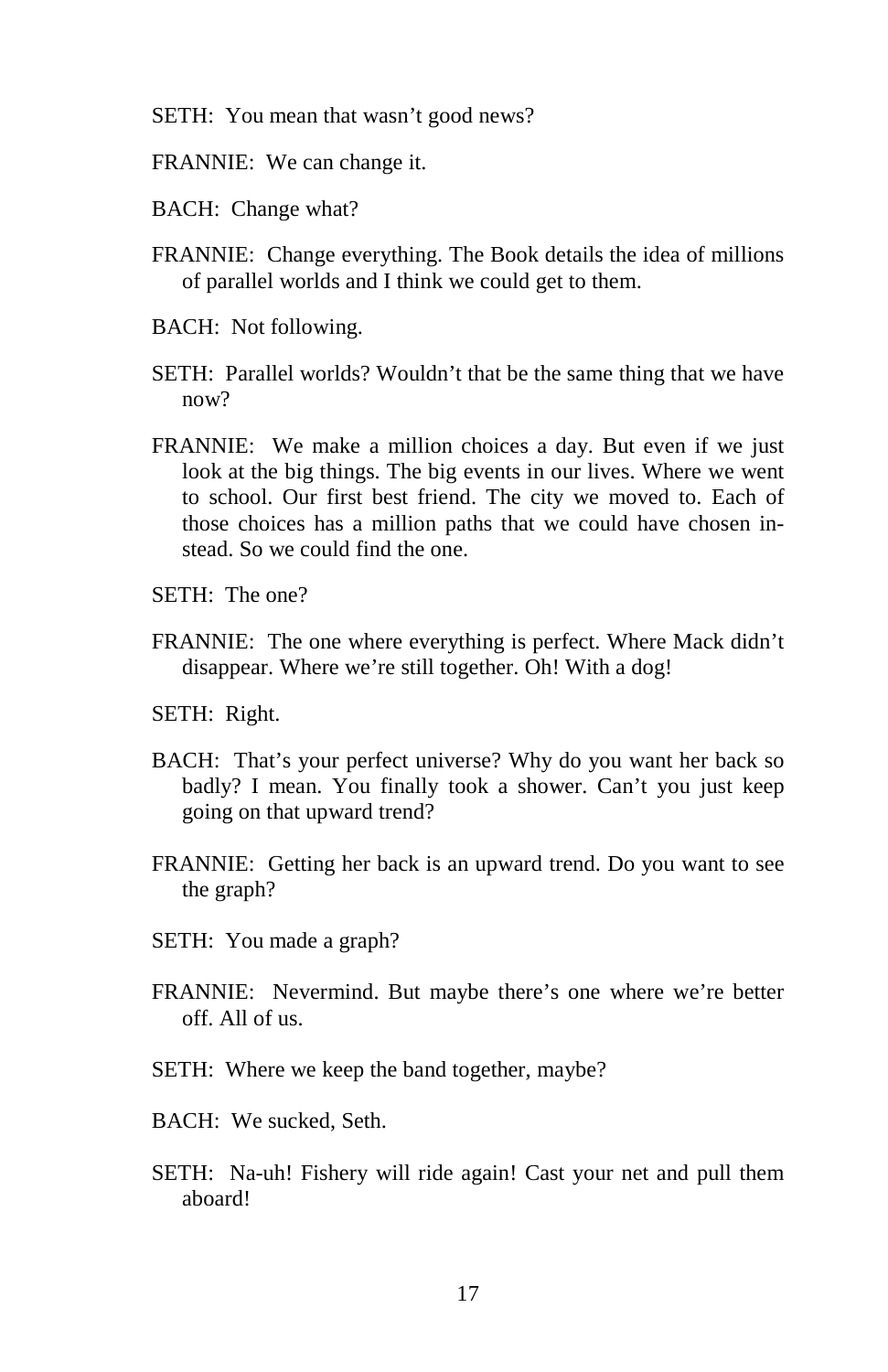FRANNIE: Or, we're all millionaires.

- SETH: No one listens to me.
- BACH: Or, I was born right?
- FRANNIE: Don't say that. You were born right. What are you talking about?
- BACH: It's nothing. Forget it.
- SETH: There's nothing wrong with you, Bach.
- BACH: I got it. Move on.
- SETH: You're a thousand times the man I am. And you have been since you were a kid. I've never done a push-up and I still can't grow a mustache.
- FRANNIE: Your definition of manliness disturbs me.

BACH: My ability to grow facial hair is impressive.

- SETH: How would you define masculinity then, smartypants?
- BACH: Oh this'll be good.
- SETH: Popcorn?
- BACH: Way to prepare.
- SETH: I got your back, bro.
- FRANNIE: Masculinity. It's you know. Being a dude. It's. Well. Social conditioning. And. Um.

BACH/SETH: Yes?

FRANNIE: Shut up. Stop distracting me from my point.

BACH: Nailed it.

- SETH: What was your point?
- BACH: Oh. I remember! Universes!
- FRANNIE: Yes. Thank you. We could find a universe wherein we're all where we want to be and happy.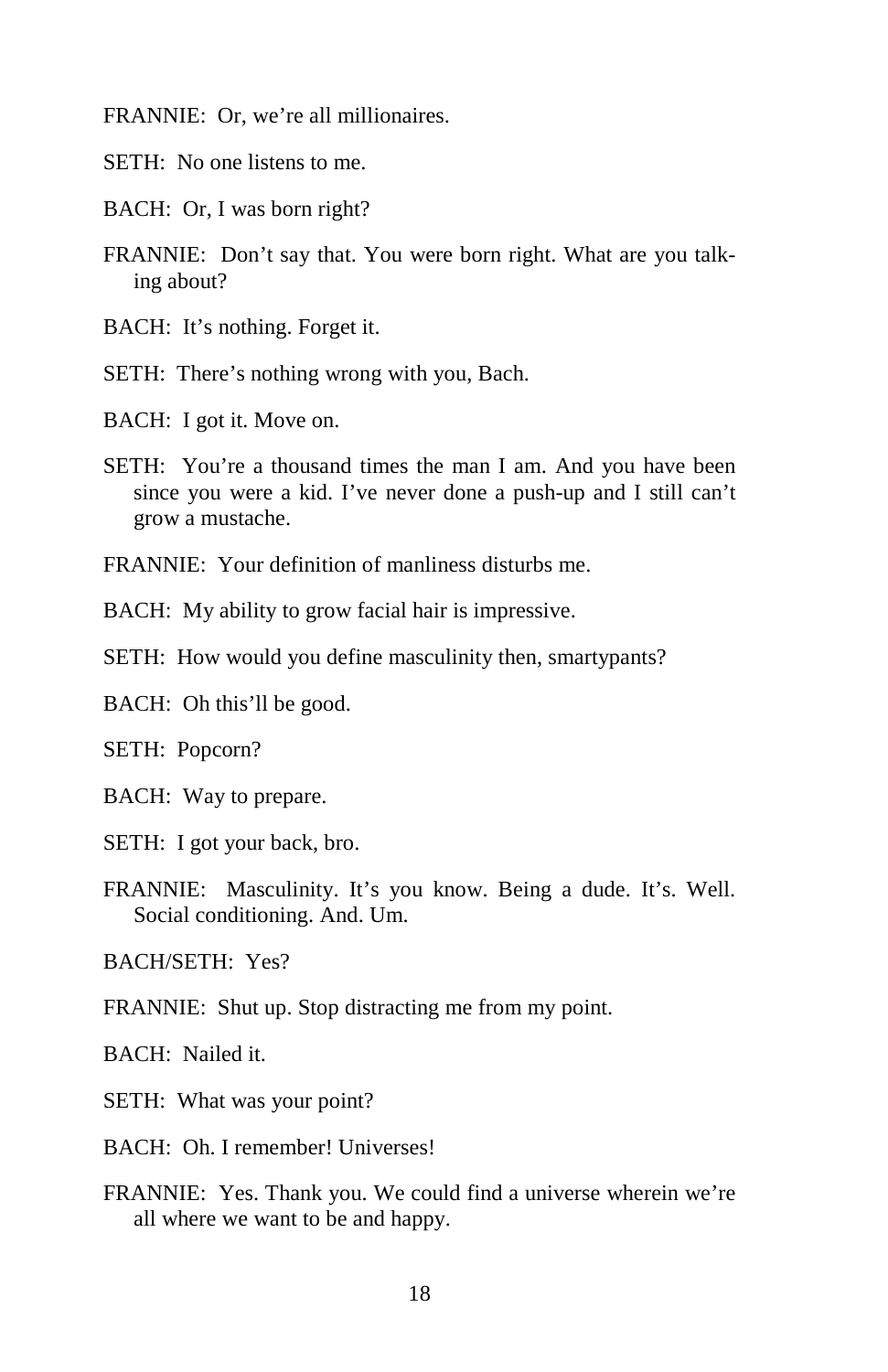- BACH: And rich.
- SETH: And together.
- FRANNIE: With Mack.
- SETH: I'm in. Not for Mack. But for us. Sounds fun.
- BACH: I can rearrange my calendar and squeeze in some universe hopping.
- SETH: Where do we start?
- FRANNIE: I need to do some more research. We need to build The Machine to get us there.
- BACH: A machine?
- FRANNIE: Yes. The Machine that will take us where we want to go. It's all right here.
- SETH: Is there a blueprint?
- FRANNIE: Not exactly. It's more like suggestions and equations. I don't quite understand, yet. But I will.
- BACH: So. We're gonna build a machine. Sorry. The Machine.
- SETH: And in the mean time the universe is expanding?
- FRANNIE: We can find a world where that's not happening, I bet. I think. I hope.
- BACH: Or, we'd find the universe where it's already happened and be dead.
- SETH: You're so dark these days.
- BACH: Seeing things as they are is not dark. It's observant.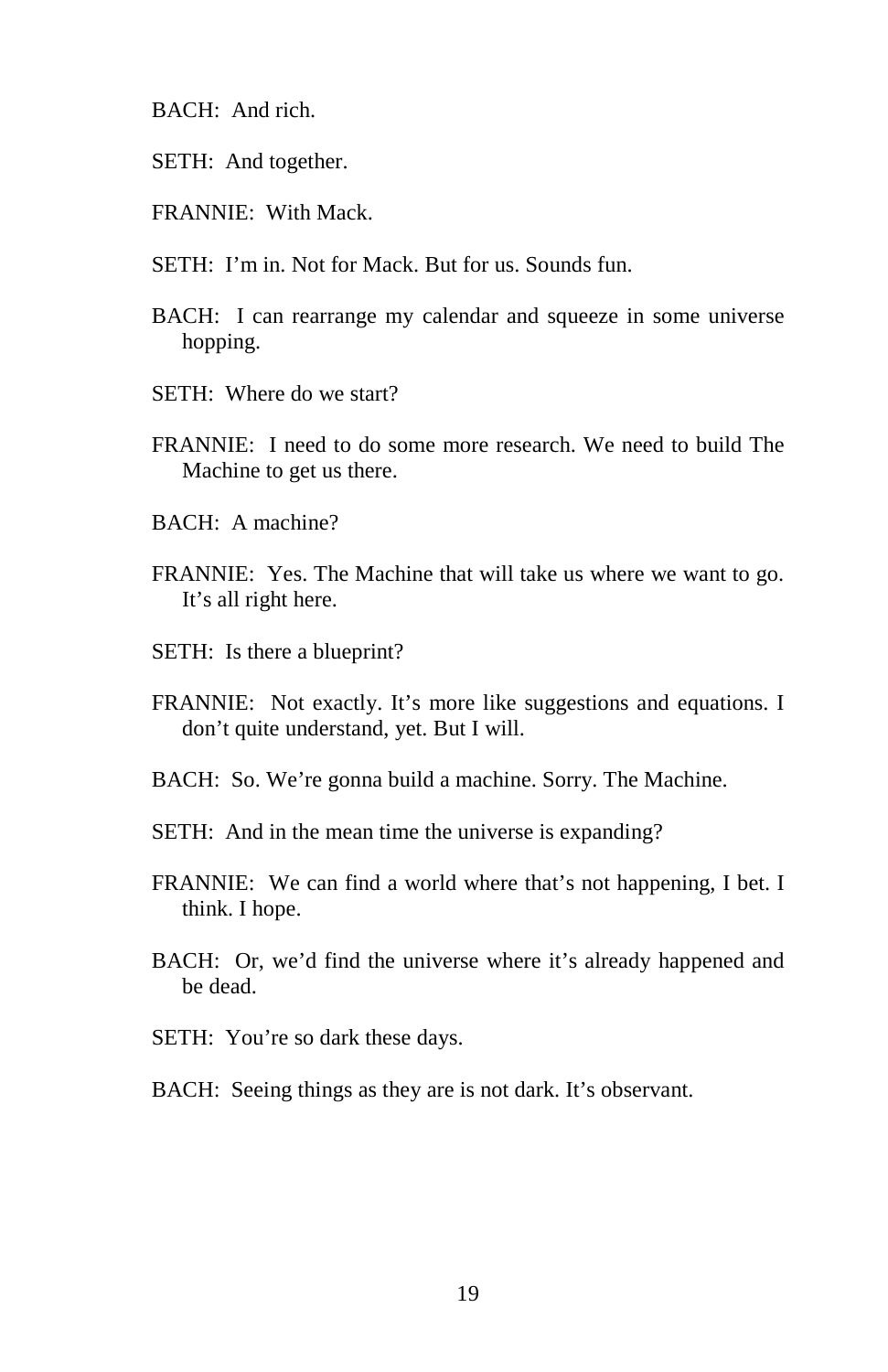#### **4. Bullshit deterministic systems**

*(Frannie is in her living room. She's intermittently reading from The Book and writing things on the board, then erasing them. There may be a diagram, but it does not (and likely should not) look like anything really connected to physics, but should not go so far as to look like a horse.* 

*Seth is asleep in the apartment somewhere visible.)*

FRANNIE: No. That's not right. What is it? What is it missing?

*(Bach is at a bar, but exists in the same space as Frannie. Bach sees Josie, who is not Mack but someone who looks like her. They exchange significant glances.)* 

FRANNIE: That's it. It's two masses meeting. There's this thing. This. Maybe it's chemical. No it can't be chemical. But magnetism? Maybe. Magnetism is physics, right? And it's related to chaos. This uncontrolled, barely explainable thing. Masses are inexplicably drawn to each other. The masses.

*(Josie and Bach get a little closer. Size each other up.)* 

FRANNIE: But then. Wait. That doesn't make sense. The Machine. The Machine is one of the masses, right? No. There will be three of us and one machine. So if there are four masses. And they are moving toward an alternate dimension. A parallel world where bees are the overlords, or something.

*(Josie and Bach decide they are going to go home together. Neither one speaks.)* 

FRANNIE: Or even, the parallel dimension wherein Mack's still with me. Or, maybe. Possibly. Even preferably. She's dead. That's not nice. I'm sorry. Getting ahead of myself. In order to get to that point, we need to power The Machine.

*(Josie and Bach kiss. Bach leads Josie away from the bar.)* 

FRANNIE: Well, obviously, we need The Machine first. Like H.G. Wells or something. Something big like that. But we're not moving through time. Well, maybe we are. I guess we could be moving through space. But but but. We need the masses first. Because the masses are what's going to accelerate through. No. Jesus. That's not right.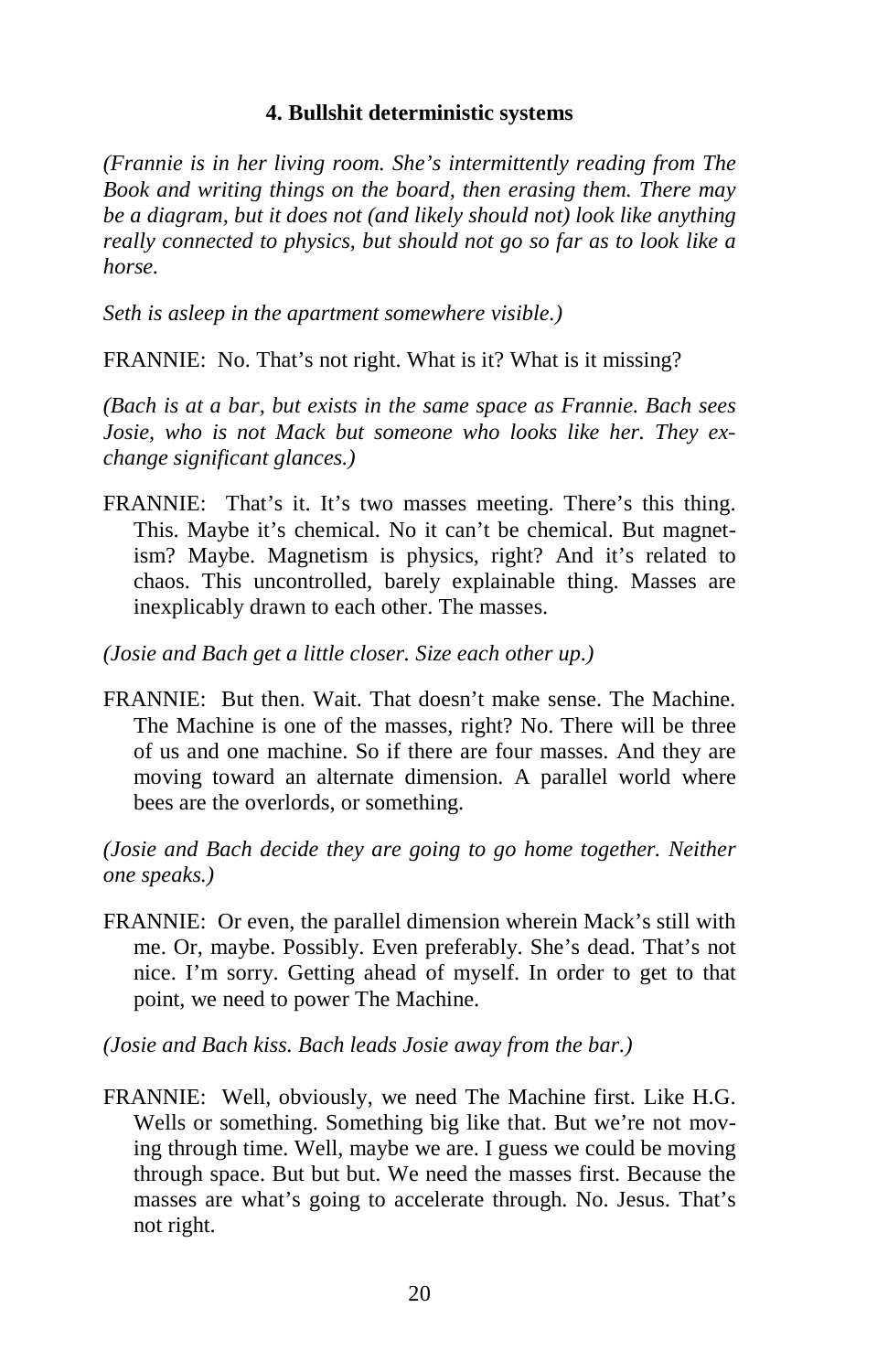*(Josie and Bach enter the apartment in a "fit of passion" as Frannie's mom would say. They are in Frannie's space, now but she does not see them. They are kissing intensely and might be engaged in what Frannie's dad would politely call "necking" and dad-geeky call "wink wink; nudge nudge." They get progressively more intense and rough during the following.)* 

FRANNIE: Okay. Start over. At the beginning. The elementary stuff. So, let x equal mass times acceleration. But. We don't know how fast we're accelerating. Velocity maybe. Yes. Let x equal mass times velocity. Squared. The squared is important. It's two masses moving. Maybe together. Maybe separately, but in the same space. They have to touch, or ricochet at some point. That's what creates the. The. Come on. Mass times velocity. Fuck. Mass times velocity squared equals. What. It creates. X is. X is.

#### *(Frannie searches through books.*

*Bach grabs Josie's wrists and pins them over her head. Josie laughs.)* 

FRANNIE: Force! Mass times velocity squared equals force. That's it. It's not magnetism. It's force. So when applied to the problem of The Machine, moving through dimensions not as heretofore discovered, the force will have to be greater than the measurement of force here. Or less than?

*(Frannie starts writing more on the board and then surveys the work. Bach and Josie resolve. Josie sleeps. Bach lights a cigarette.)* 

- BACH: So, you think you've got it figured out.
- FRANNIE: I think… I'm making it up. No. I definitely know I'm making it up.
- BACH: But it might work.
- FRANNIE: If I think it will work, maybe. Maybe that's the key.
- BACH: All right, Tinker Bell. When do we leave?
- FRANNIE: I don't know. We have to build it first. We need a power source. A power source to get us up to velocity squared.
- BACH: What's that number?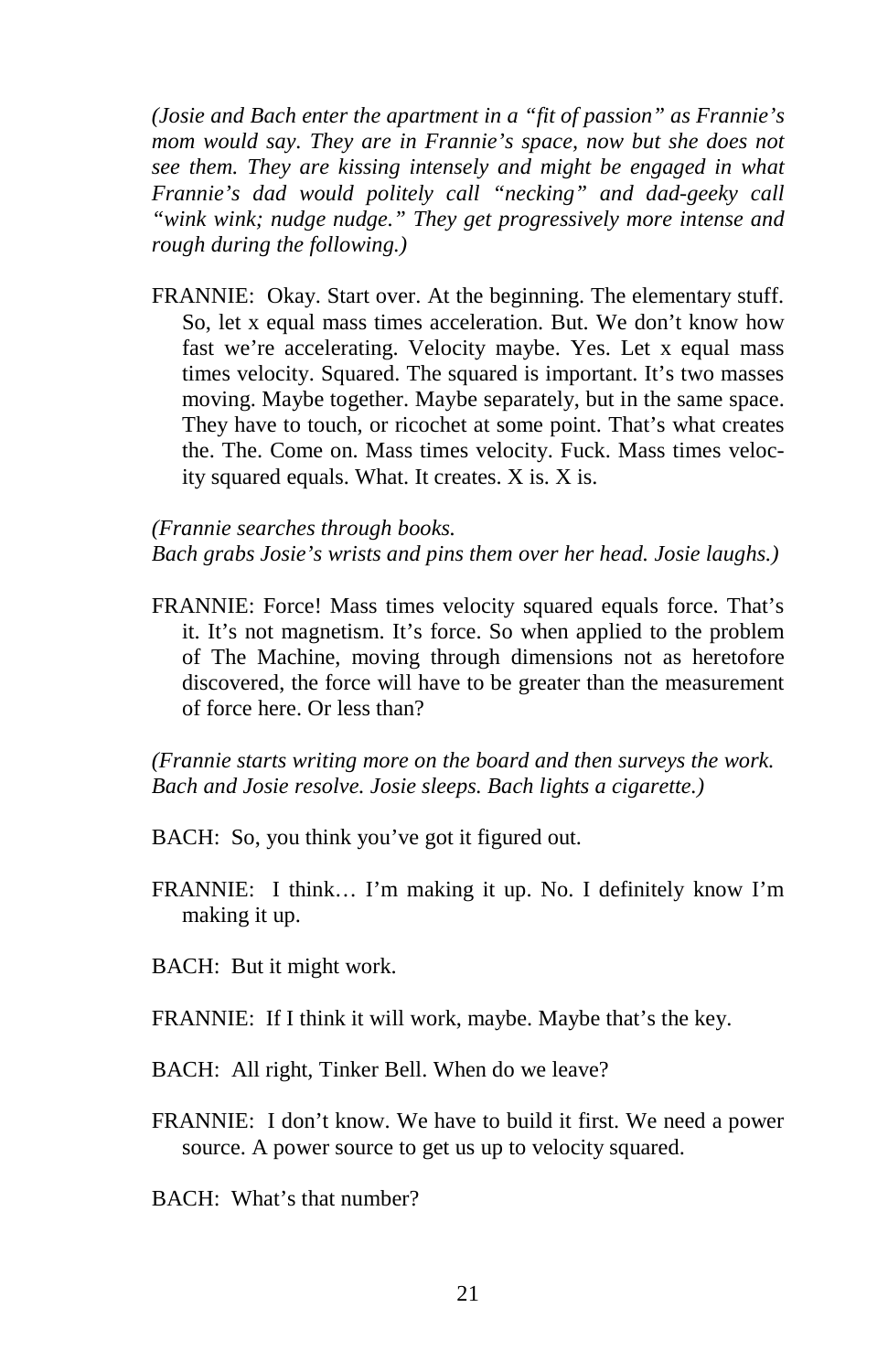FRANNIE: 137

SETH *(waking up) (he's speaking French, but they can understand him*): Cent trent sept quoi? Gigawatts? [137 what? Gigawatts?]

FRANNIE: Meters per second.

SETH: C'est pas très vite. [That's not very fast.]

- FRANNIE: We could probably go faster depending on what we get to power it.
- SETH: Que pensais-tu utiliser? [What were you thinking you could use?]
- FRANNIE: Sheer determination.
- SETH: Sois pas idiote. [Don't be a dumb.]
- BACH: How about uranium?

FRANNIE: Maybe. Maybe something less difficult to get.

BACH: I can get us uranium.

SETH: Tu nous chiet. [You're full of shit.]

BACH: Real nice, Seth. I can, too. See. That girl? There.

*(Frannie notices the girl blissed out from her foray with Bach.)* 

 $FRANNIE: Has she been here the whole time?$ 

BACH: Yeah. You didn't notice?

FRANNIE: No.

- BACH: Too bad. It was hot.
- SETH: Il se peut que j'en ai vu ou pas vu certain moments, mais je tiens à soutenir la remarque de Bach avec un high five. [I may or may not have seen parts of it, but I would like to back up Bach's statement with a high five.]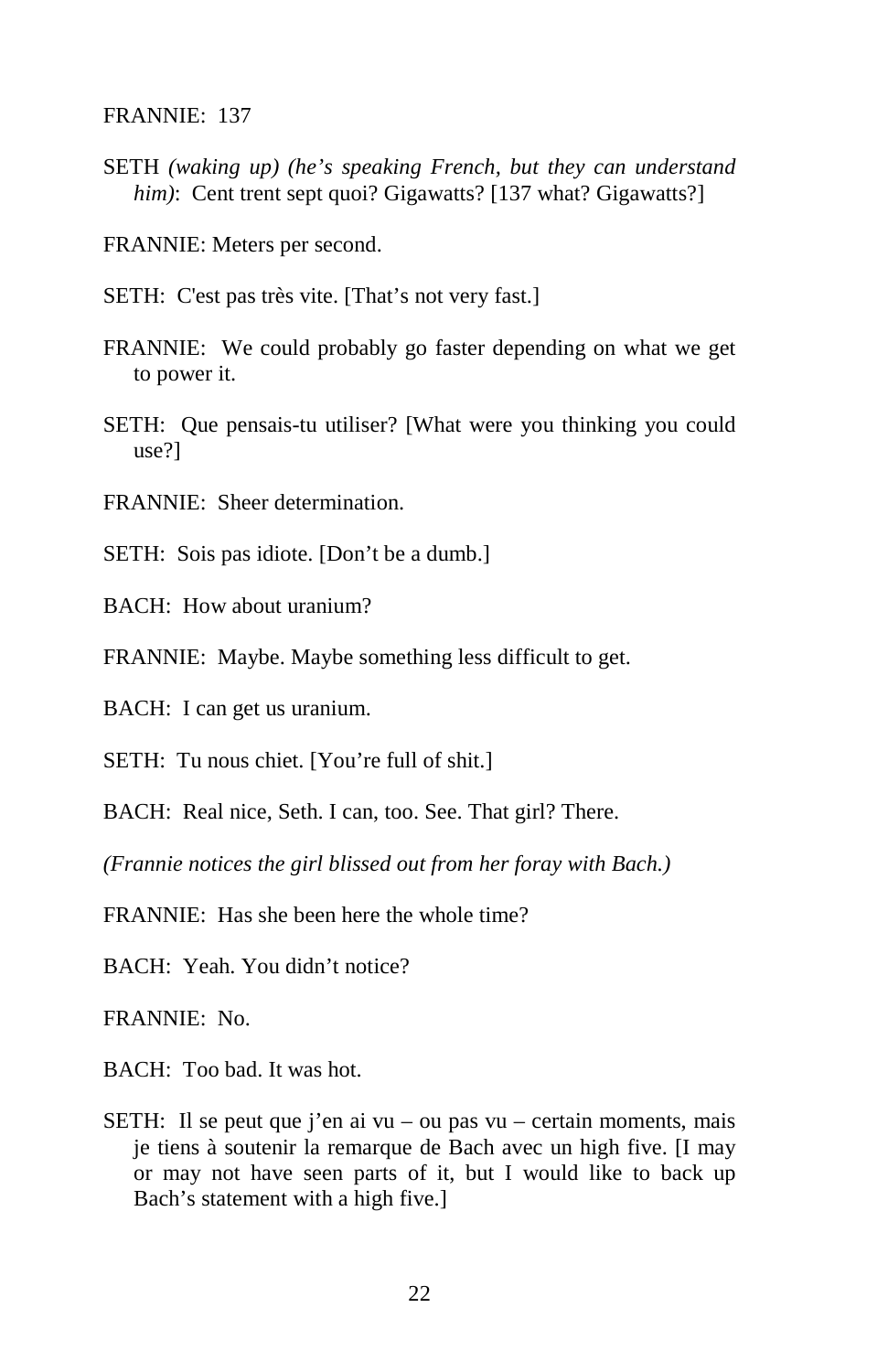#### *(They high five.)*

- FRANNIE: Can't you fuck in your own living room?
- BACH: Your living room was closer.
- FRANNIE: She looks like Mack.
- BACH: Nu-uh. Not everyone looks like Mack, Frannie.
- SETH: Je le vois. [I can see it.]
- FRANNIE: What's so special about her?
- BACH: She's our connection at the nuclear plant.
- FRANNIE: And where's that exactly?
- BACH: It just happens to be down the street.
- FRANNIE: How come we didn't notice it before?
- BACH: I don't know.
- SETH: On en aviat pas besoin, pas vrais? [We had no need for it, did we?]
- FRANNIE: Huh. I guess that's true. If you aren't in need of something. Does it exist? Especially if simply needing it makes it appear.
- *(Frannie writes an equation for this on the board.)*
- FRANNIE: When did you start smoking?

BACH: Now.

FRANNIE: I see.

- SETH: Quand es-tu devenu physicien? [When did you become a physicist?]
- BACH: When did you become a physicist?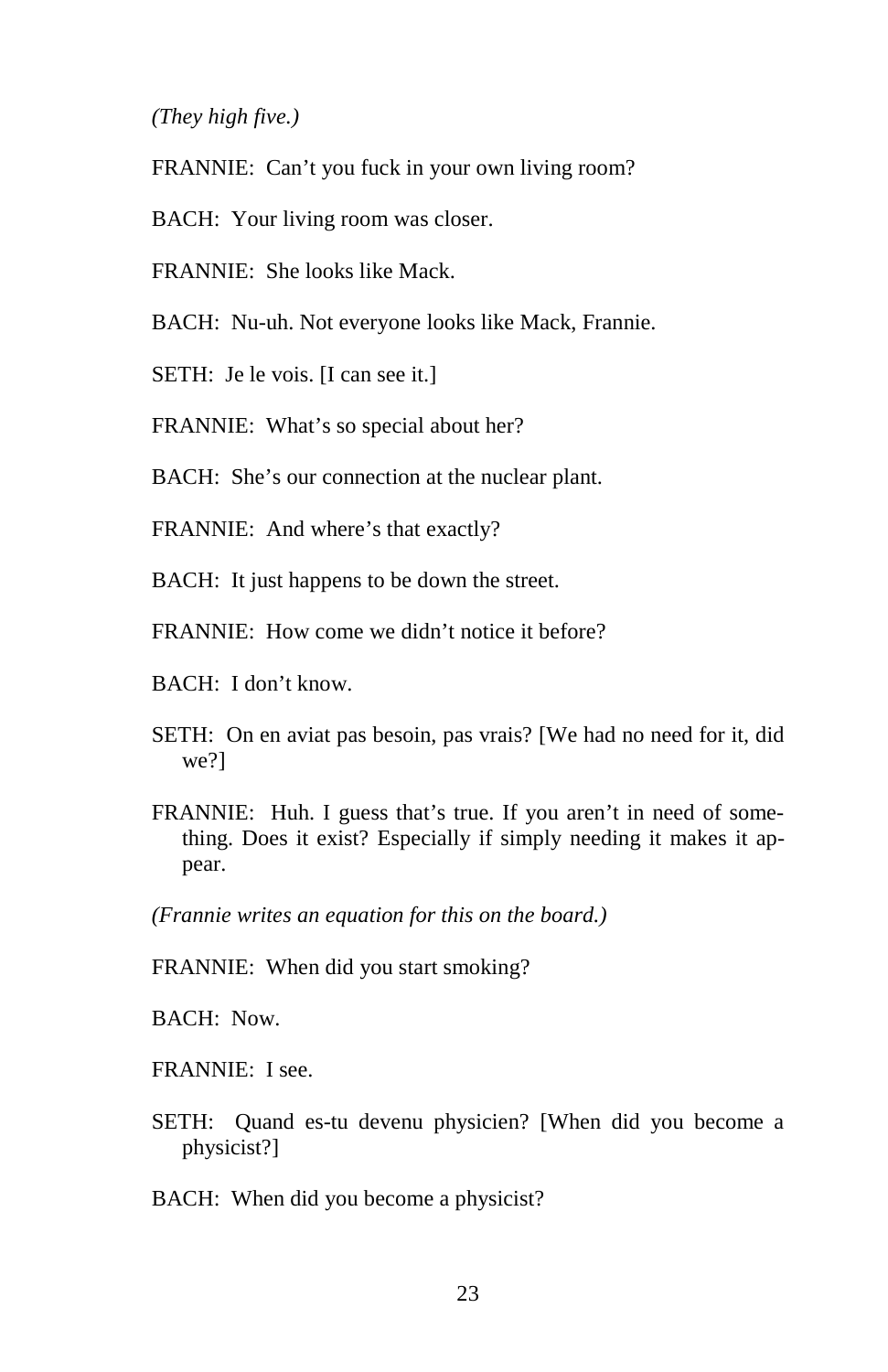- SETH: C'est ce j'ai dit. [I just said that.]
- FRANNIE: Now, I suppose.
- BACH: I see.
- SETH: Merde. Quand ai-j'appris à parler en français? [Crap. When did I learn to speak French?]
- FRANNIE: We're contradicting ourselves.
- BACH: We might be getting in a loop.
- SETH: Nous sommes foutus. [We're fucked.]
- FRANNIE: Well, we're not really messing with time so maybe we won't encounter a paradox.
- BACH: Or, maybe we will.
- SETH: Tu me donnes… Le Creeps. [You are giving me the creeps.]
- BACH: That's not French, Seth.
- SETH: Je sais. [I know.]
- FRANNIE: Do you think we could be responsible for the collapse of our world?
- SETH: Pour sur. [Most definitely.]

BACH: No. Of course, not. Well. Maybe. But it's worth it, right?

SETH: Personne ne m'écoute. [No one listens to me.]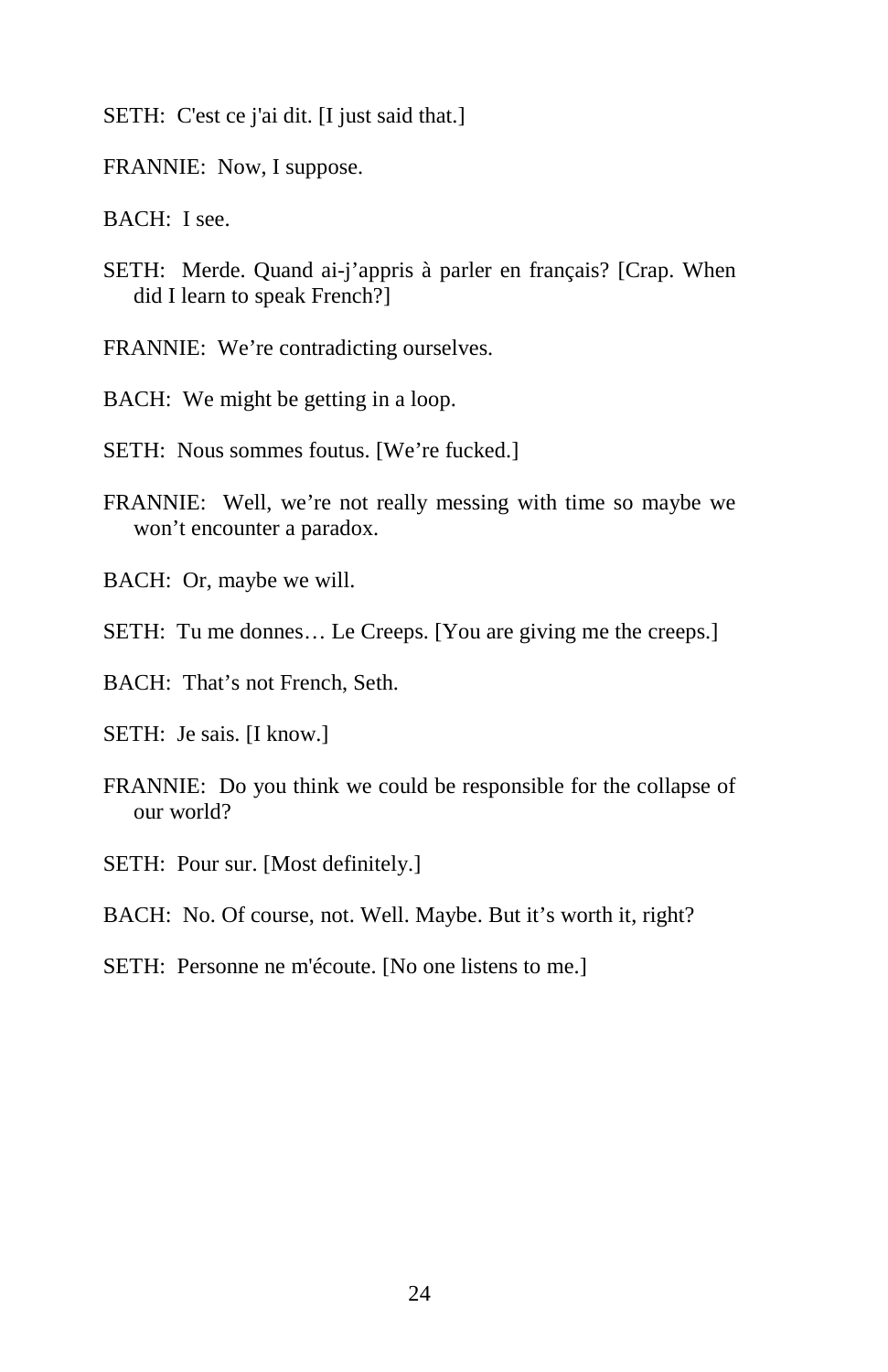#### **5. Regarding the movements of particles**

*(Overlapping scenes that become a dance. The dances do not have to be the same genre, but could be.* 

*SETH is at work, sitting at his desk. He looks around, stretches, drinks coffee, types, clicks, gets up, sits down, feels like his life is going nowhere, hopes his life is going somewhere, tries to call Frannie, tries to call Bach, misses them, avoids his coworkers, gets more coffee, stands on his chair, then sits down before anyone sees. Maybe not in that order. Things can repeat. Eventually, his movements start to become a dance.* 

*FRANNIE is in her apartment reads The Book, looks at the door, hopes it's Mack, hopes it's not Mack, sits down, turns on music, turns off music, reads another book, writes on the board, starts revealing the framework of the machine, realizes Mack probably isn't coming back. Maybe not in that order. Things can repeat. Eventually, her movements start to become a dance.* 

*BACH is in his apartment. He looks in the mirror, examines his chest, adjusts his pack, examines his facial hair, prepares and takes a testosterone shot, thinks about Frannie, hopes Frannie isn't thinking about Mack, wonders if Frannie thinks about him, almost answers a call from Seth, decides not to, pours a whiskey neat, calls Josie. Hangs up on Josie. Maybe not in that order. Things can repeat. Eventually, his movements start to become a dance.* 

*JOSIE (does not enter until near resolution) answers and is happy to have received the call, but sad when Bach hangs up.* 

*They all collide.)*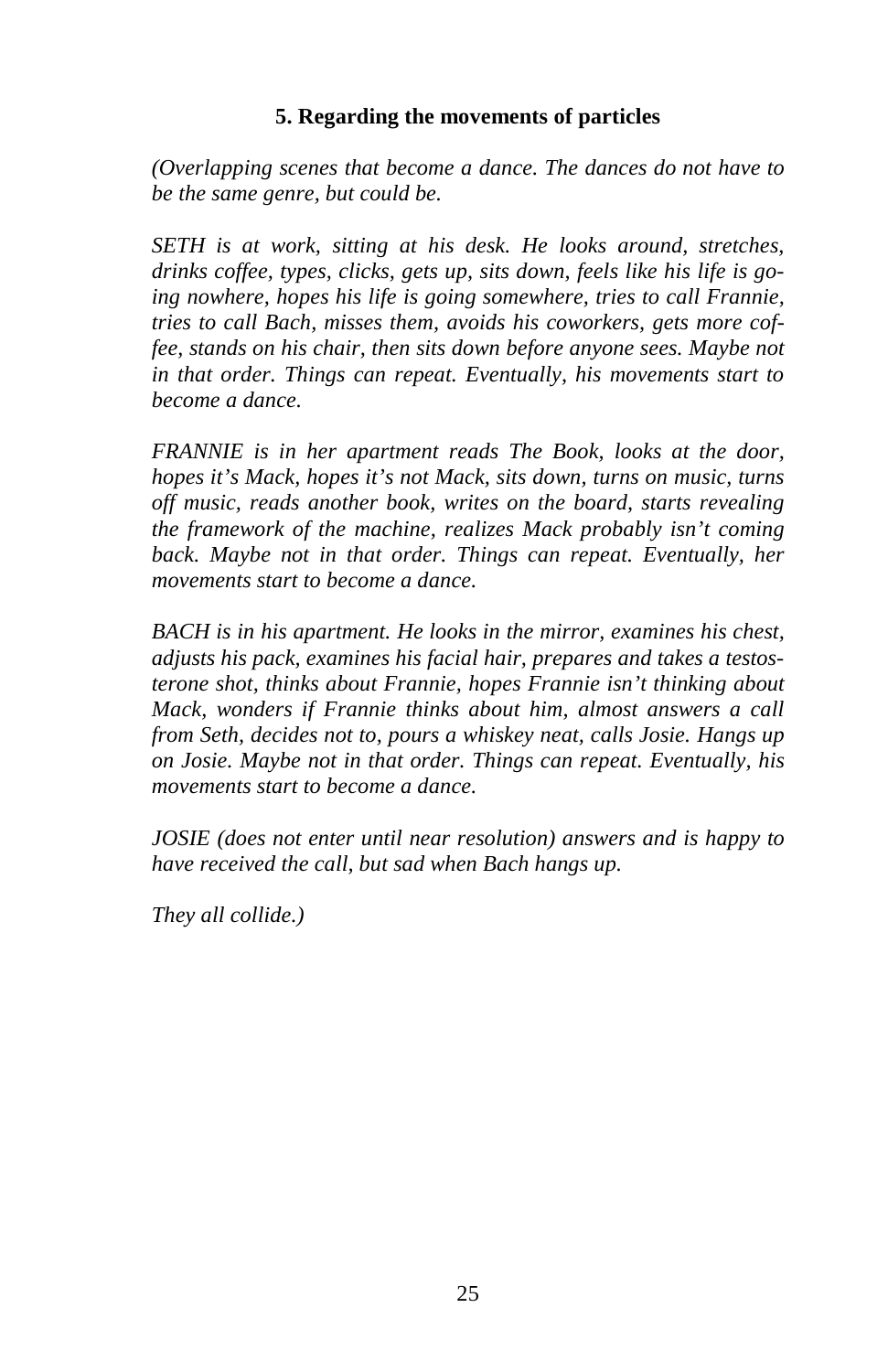#### **6. Repeating failed experiments, or the definition of insanity**

*(Seth, Frannie and Bach are building The Machine. An envelope is either slid under the door, or falls into the apartment somehow. Frannie sees it, goes to it, and opens it. Frannie pours three shots on the table. She downs them one after another. Pours them again.)* 

BACH: Uh, Frannie.

FRANNIE: What?

SETH: You want to share those?

FRANNIE: Not really.

BACH: Why not?

FRANNIE: I'm getting evicted.

BACH: You can't get evicted.

FRANNIE: First notice. Right here.

SETH: Wait what? Let me see.

FRANNIE: I haven't been able to pay rent since Mack left. She was the one who could afford this place.

SETH: But you

FRANNIE: Make \$11.50 an hour as an assistant manager and live off Ramen.

BACH: It can't be that much to stay here.

FRANNIE: Mack could afford it. She wanted to live in a nice place.

BACH: Fuck.

SETH: You never said

FRANNIE: I paid. I paid for some of it. I mean. I wasn't letting her pay for everything. I have my pride.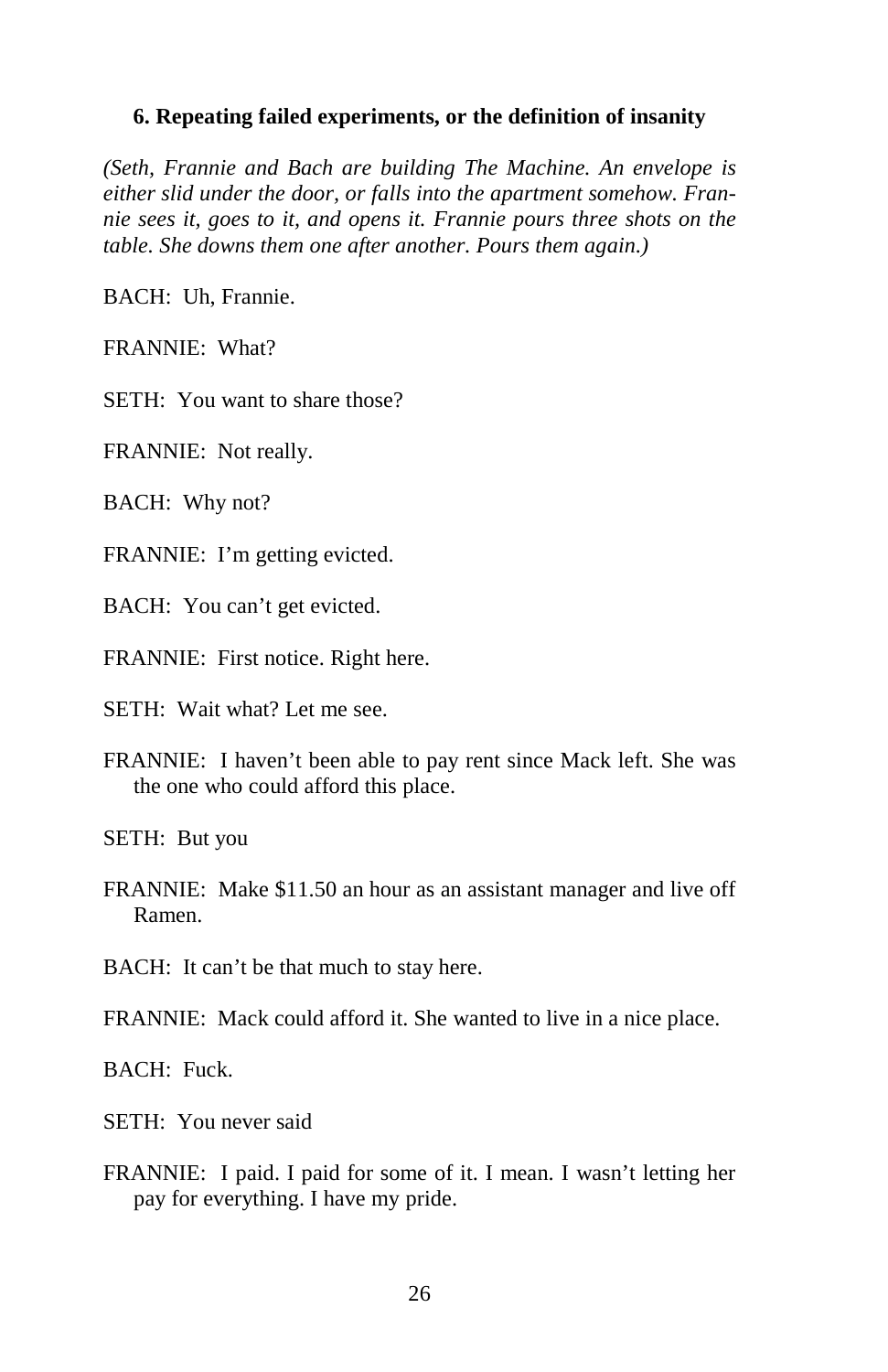- SETH: Well, yeah. But pride
- FRANNIE: Pride doesn't pay bills. I'm screwed.
- BACH: How much time did they give you on the notice?
- FRANNIE: Eight weeks. Eight weeks to pay, what am I at now? A lot. Let's just say it's a lot. Essentially I have to pay all back rent, plus current, and the next two. Lucy has had it with me.
- SETH: Lucy the landlady. I still find that funny.
- BACH: Seth. Please take this seriously.
- SETH: Why don't you just sic Bach on her. Straight women beware, this trans queer whatthefuck is coming for your money, her friends' promise to pay rent, and your panties.
- BACH: Very funny.
- FRANNIE: She's got a cane.
- BACH: That's kind of hot.
- FRANNIE: She had a hip replaced.
- BACH: Oh.
- FRANNIE: It's fine. It just means
- SETH: I got fired.
- BACH/FRANNIE: What?
- SETH: I haven't wanted to say anything about it. But since we're confessing, I figured now is the time.
- FRANNIE: Why?
- SETH: Budget cuts. I'm expendable.
- BACH: Holy hell.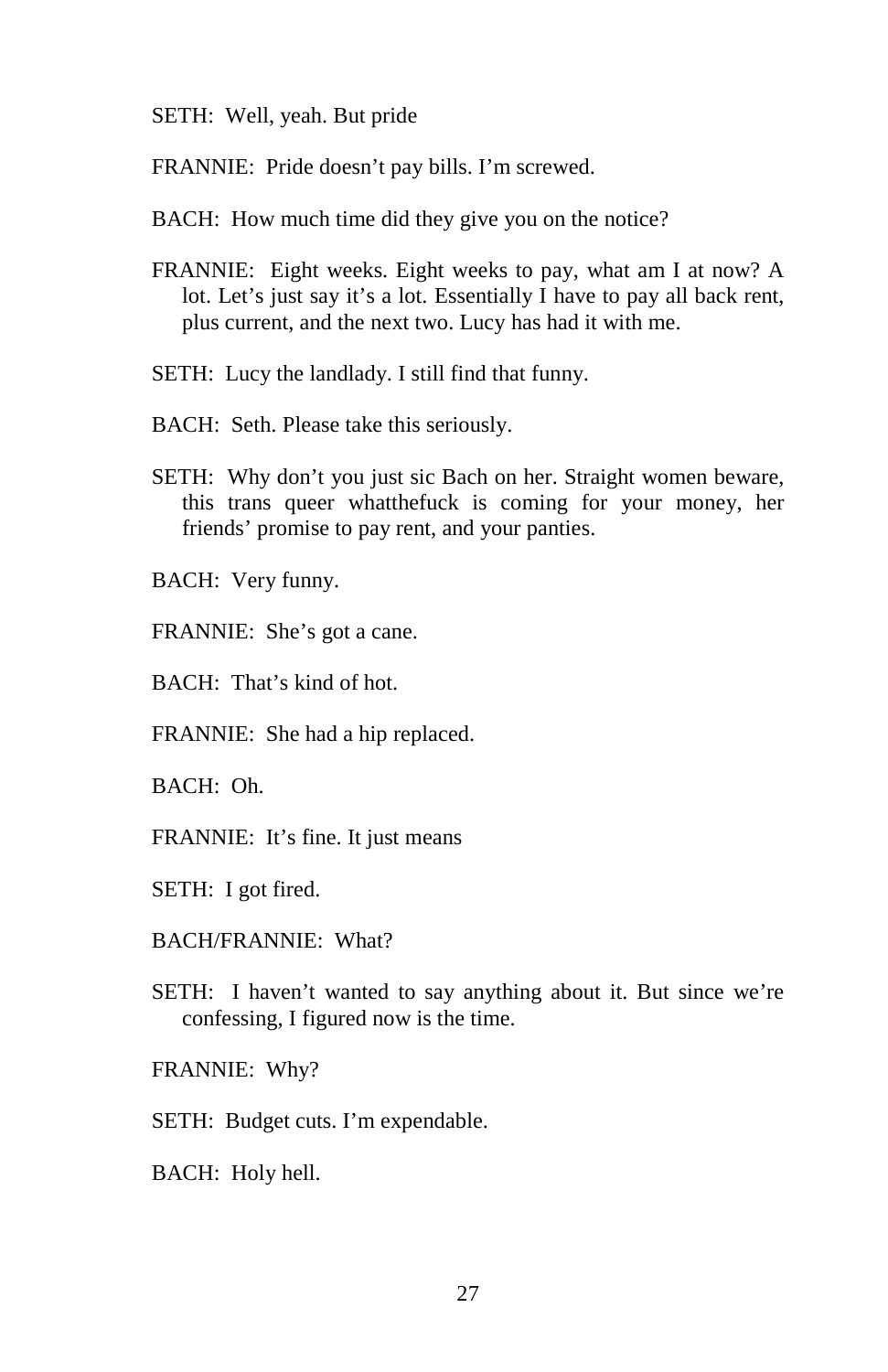SETH: I'm expendable. I never made myself indispensable, which means I'm expendable. I was also called a "goof" when receiving my pink slip, so maybe that had something to do with it. Who knows? It happens.

FRANNIE: You never think it's going to happen to you though.

SETH: You dread it, but you don't think

FRANNIE: But you don't think

SETH: That you'll actually be abandoned.

FRANNIE: Right.

*(Seth and Frannie share significant looks. Bach, recognizing something takes action.)* 

- BACH: Well I'm beat. You both look exhausted. I feel like we've knocked as much off as we can tonight. Good work, team. Why don't we call it a night?
- SETH: Yeah. That's good.

*(Seth and Bach make to leave for the door.)* 

BACH: Goodnight.

FRANNIE: Night.

BACH: Coming, Seth?

*(Seth shrugs. Frannie keeps working. Bach hesitates, then leaves.* 

*We see Bach exist in the same space though outside Frannie and Seth's current reality.)* 

BACH: How not to sleep with your best friend when you feel lost. Don't linger after feeling that spark, that realization that this would be easy. Just go.

SETH: Well. I guess.

FRANNIE: You taking off?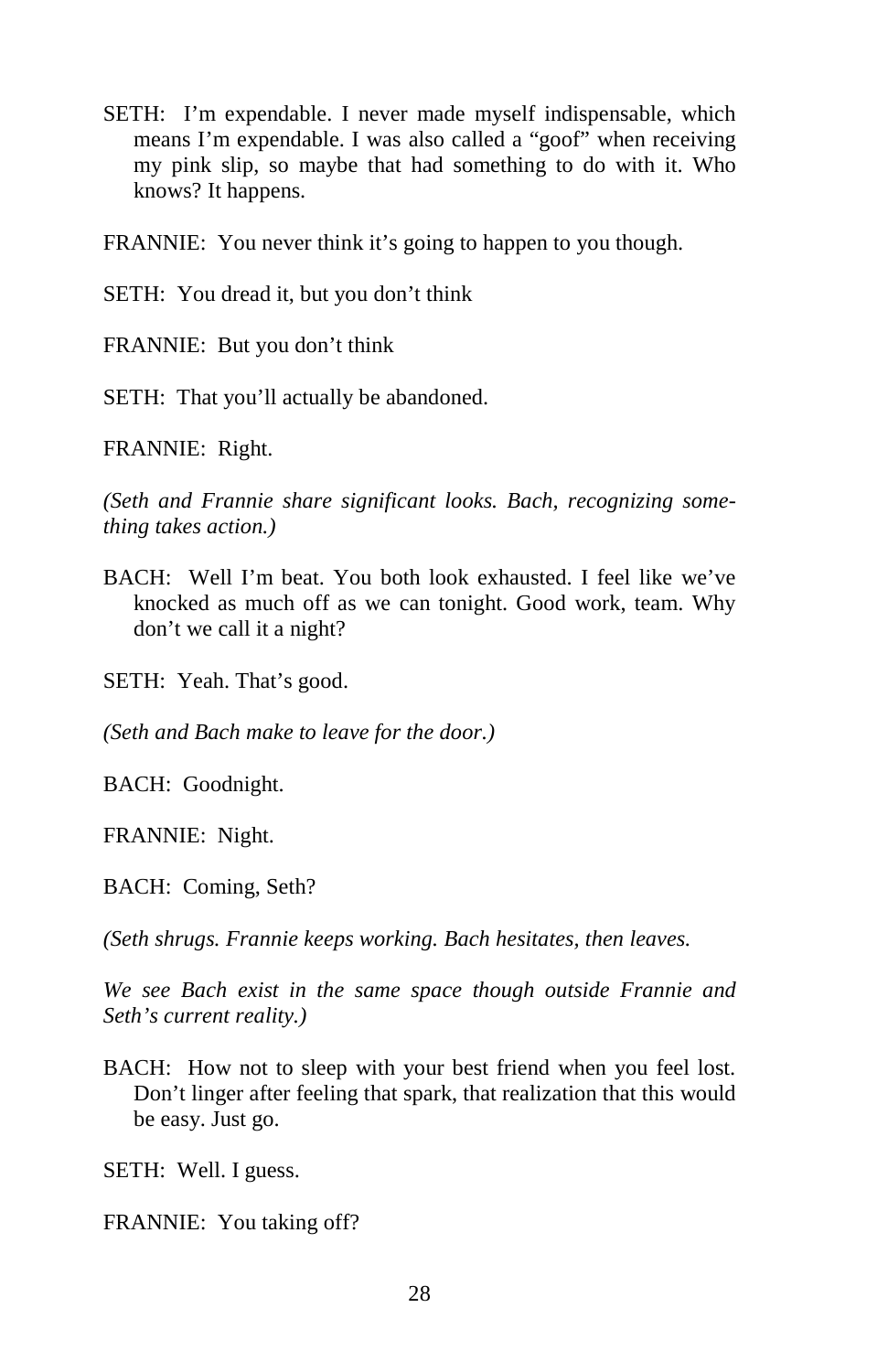SETH: I mean. Yeah. Have you seen my coat?

*(Frannie hands him his coat. He starts to put it on really slowly. Frannie doesn't notice.)* 

- BACH: Don't get drunk together.
- FRANNIE: Want to stay for a drink? Drinking helps. You know with the insufferable pain of it all.
- SETH: Yeah. All right.
- *(Frannie pours more shots. They sit and drink.)*
- BACH: Don't talk or even think about the last time you had sex. No matter how long ago it was, it was too long.
- FRANNIE: I can't get over how empty it is.
- SETH: Quiet. When Jeannine used to
- FRANNIE: I miss her.
- SETH: Yeah, me too.
- FRANNIE: I meant Mack.
- SETH: I meant Jeannine.
- BACH: Don't touch each other. Right now you aren't you. Physical contact isn't platonic and you can't delude yourself into thinking that it is.

*(Frannie almost reaches out to touch Seth on a relatively benign area. But stops.)* 

- FRANNIE: It's gonna be okay. We're gonna be fine. We're just lonely is all.
- SETH: You talking to me, or to you?
- FRANNIE: Whatever insight-o-man.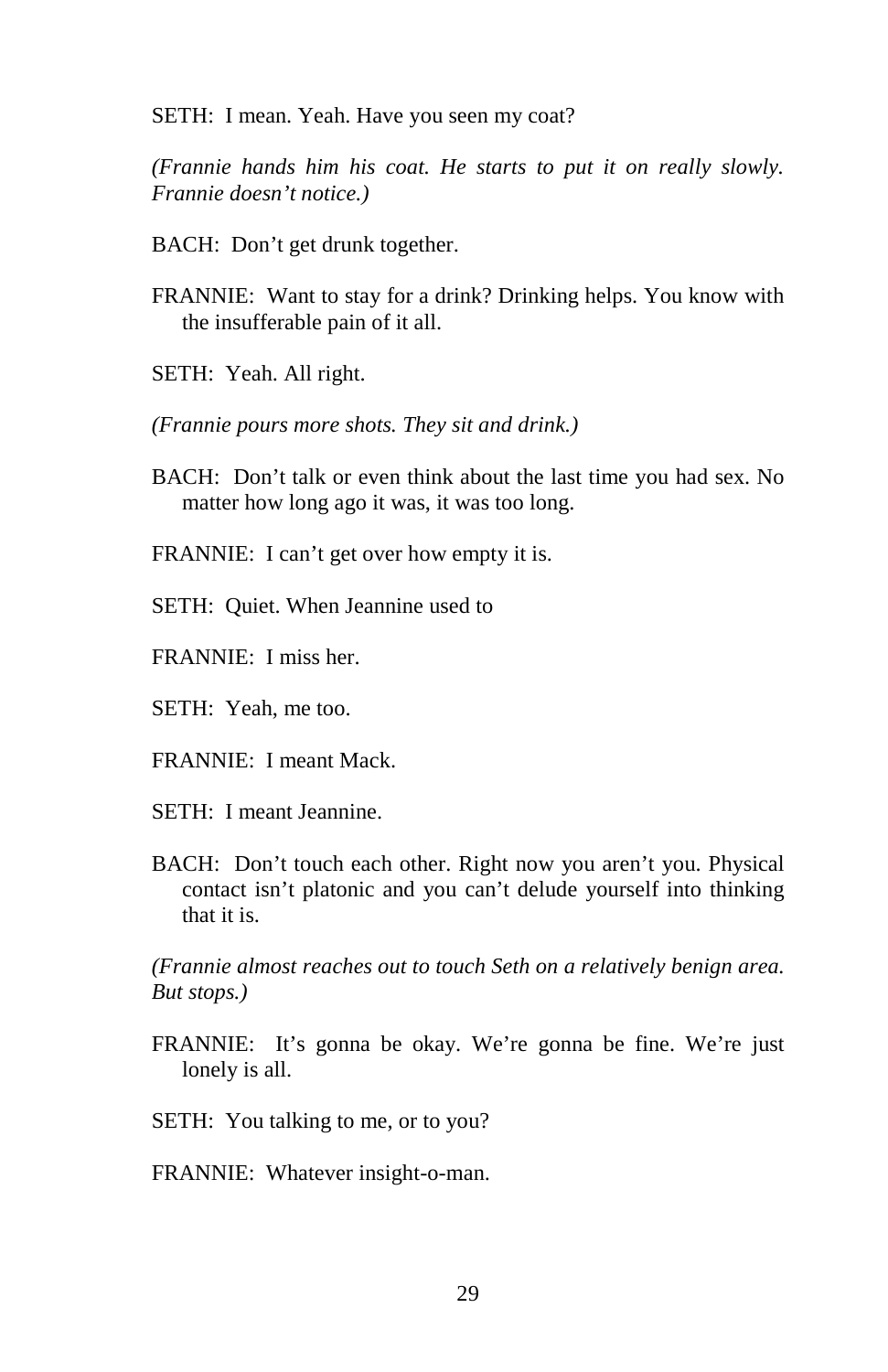*(Frannie lightly pushes him. He pushes her back. They laugh and fall into a familiar, comfortable position with one of them is holding the other.)* 

- BACH: Really? I thought we cleared that one. Fine. Fine. Hormone bombs. If at all possible, don't bring up that time you almost.
- SETH: Do you remember that night in college?

BACH: Fuck.

- FRANNIE: Which night? There were a lot of nights. I haven't done the math on it or anything but there were a lot of nights.
- SETH: The night that we walked around with a bottle of wine and watched the trains?
- FRANNIE: Oh. That night. Yeah. I remember. Remember being afraid to look back. Finding those abandoned boxcars.

SETH: All that graffiti.

FRANNIE: Crack dens. Most of them. I think one was definitely used to cook meth. It had that methy smell, you know?

SETH: I really don't.

FRANNIE: It did.

- SETH: But that one with the big heart on it. And the countdown message. You don't remember? It read,
- FRANNIE: "It's ending tomorrow." I remember, Seth.
- SETH: Yeah. Why didn't we?
- FRANNIE: The cop. The cop with the flashlight. He chased us out.
- SETH: Right. But why didn't we continue?
- FRANNIE: We were just making out, Seth. Stupid sophomores in college. It wasn't magical or anything. Bach and I had a similar thing happen. It happens sometimes. It doesn't mean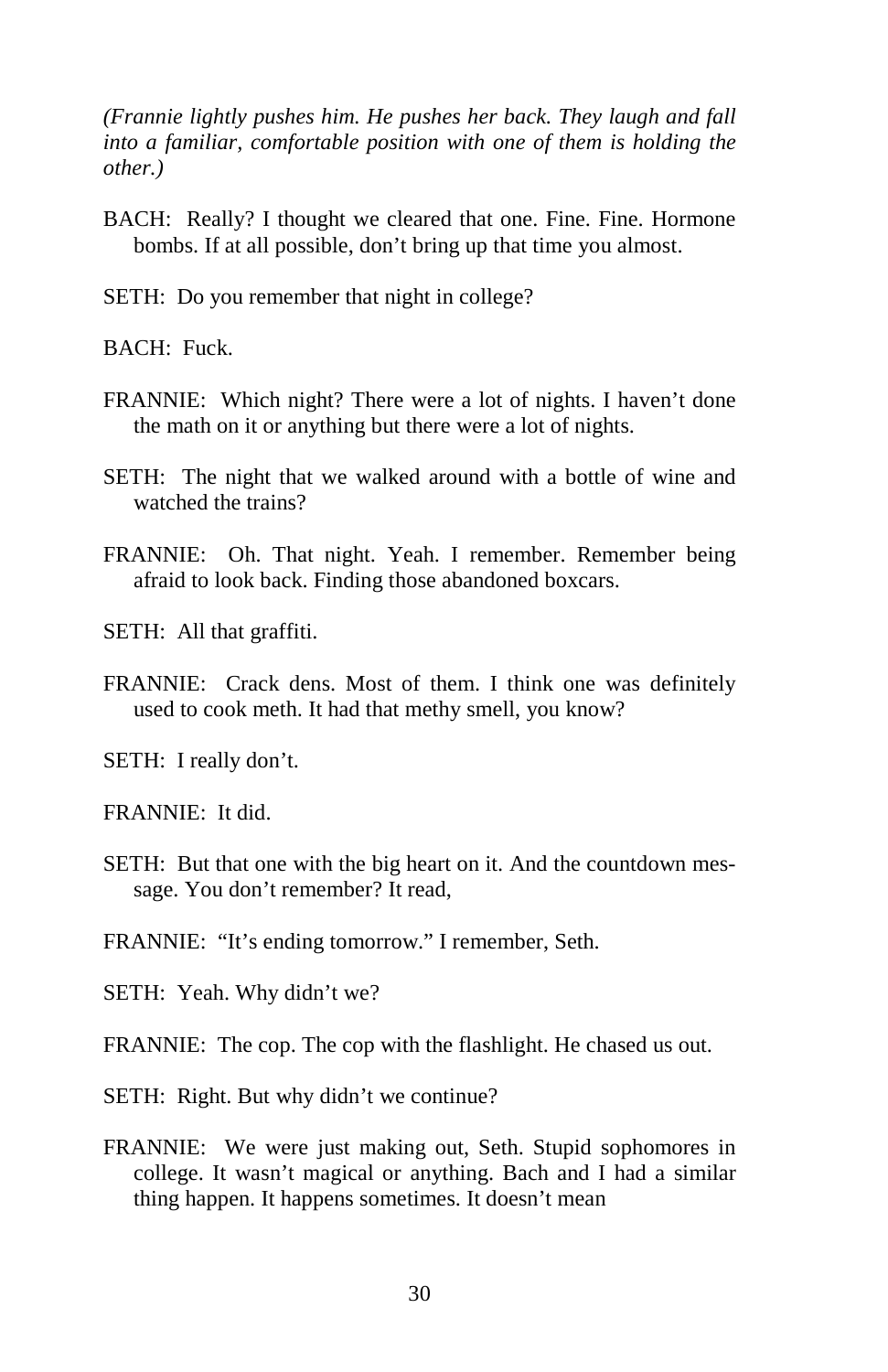- SETH: I know. I know. But it felt like we could have
- FRANNIE: I suppose we could have.
- SETH: So, why didn't we?
- FRANNIE: Cause it would be a bad idea.
- SETH: Do you think so, now? I mean then, I think you were right. But now. Wouldn't it just be
- FRANNIE: A friendly exchange? Is that what you're proposing?
- BACH: Don't try to rationalize, or work up to the decision by talking about how reasonable this solution is. It's not. You are only sucking each other into a safe delusion. An alternate reality wherein consequences melt away in one moment where it's easier to be with someone than without anyone.
- SETH: Well, why not? I mean. We're close. We're great friends. This wouldn't ruin anything. We know what this is. I mean. I'm a straight cis-male. And you're. Well, you're a

FRANNIE: Queer.

- SETH: But it wouldn't mean anything. It wouldn't have to mean anything at all. It would just be two friends trying to pass the time. Trying not to feel lonely.
- FRANNIE: I guess. I mean. We wouldn't get weird about it. We would keep doing what we're doing. Right? And when we want to stop. We stop.

SETH: Right.

*(Seth and Frannie both down the rest of their drinks. They look at each other and pour more. Drink.)* 

BACH: I can't look.

*(Seth and Frannie try to kiss. It doesn't go well. In fact it goes horribly. Think of the most awkward kiss you've ever had. Amplify it by 10,000. That's this kiss. Bach peaks through part of it.)*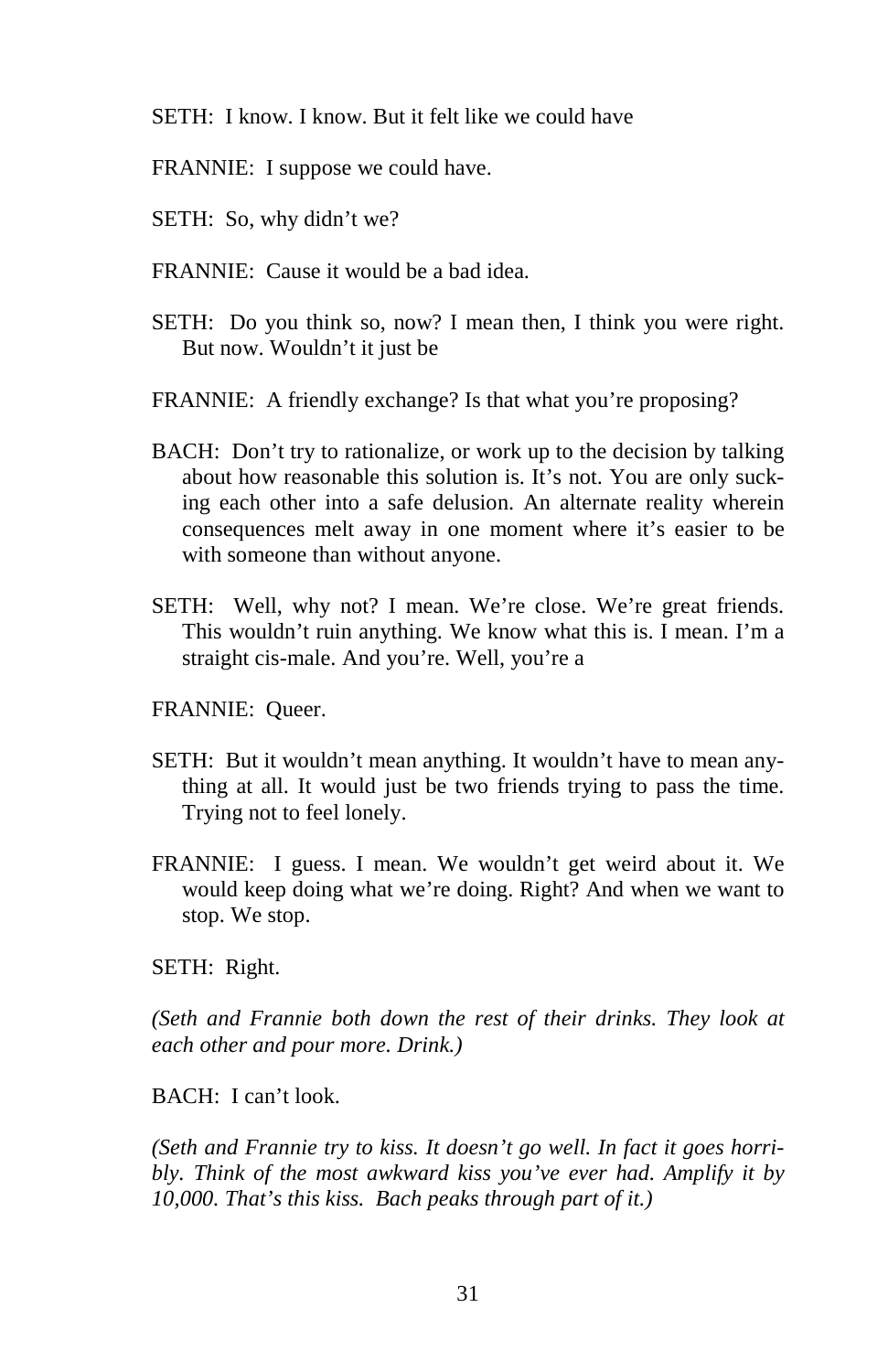BACH: Oh. It's so much worse than I imagined.

SETH: Well that was

FRANNIE: Awful.

SETH: Pathetic really.

FRANNIE: We could try again.

SETH: Yeah. We could. But

FRANNIE: But it seems like it's a

SETH: A really bad

FRANNIE: A really dreadful idea. I guess you should

SETH: Yeah. I guess I'll be

BACH: When someone says they should leave, or go to bed, let them. Don't hesitate. Let them go.

*(Seth goes toward the door.)* 

FRANNIE: Hey. Seth. It wasn't the worst idea.

SETH: I didn't think it was at the time.

FRANNIE: I don't think

SETH: In the end it's not going to be worth it.

FRANNIE: I really wish that we could though. Pass the time.

SETH: The close our eyes and think of England kind of friends?

FRANNIE: We'll find people.

SETH: I hope so. You've been single for a few months. Try a year. Night.

*(Seth starts to exit. Seth joins Bach.)*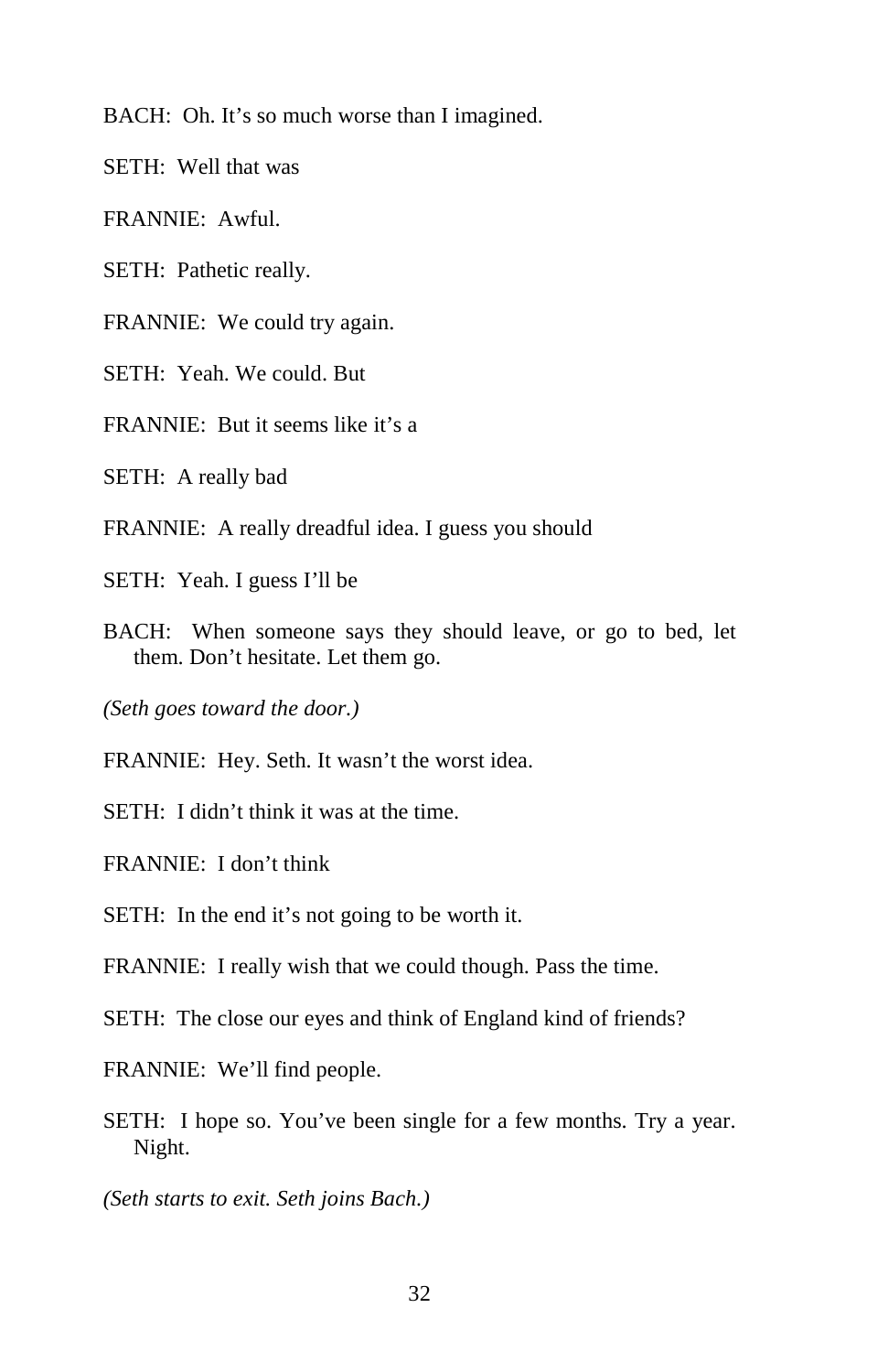BACH: Thank god.

SETH: Don't judge.

BACH: Not judging. Just.

SETH: Jealous? Really.

BACH: It's probably nothing.

SETH: You should. You know. Go in there.

BACH: What? I couldn't.

SETH: You could. You could try.

BACH: You think?

SETH: Go for it, stud.

*(Bach does a breath check and enters. Frannie does not see Bach. Bach comes up behind Frannie, turns her. And kisses her. This kiss is the kiss kisses are made of.)* 

SETH: How not to sleep with your best friend.

*(Frannie stops the kiss.)* 

SETH: I was kidding! You totally should!

FRANNIE: That was.

BACH: Tremendous, I know.

FRANNIE: It was. But. Bach.

BACH: Oh.

FRANNIE: It's just.

BACH: That's fine.

SETH: Bach, don't you dare leave. Frannie!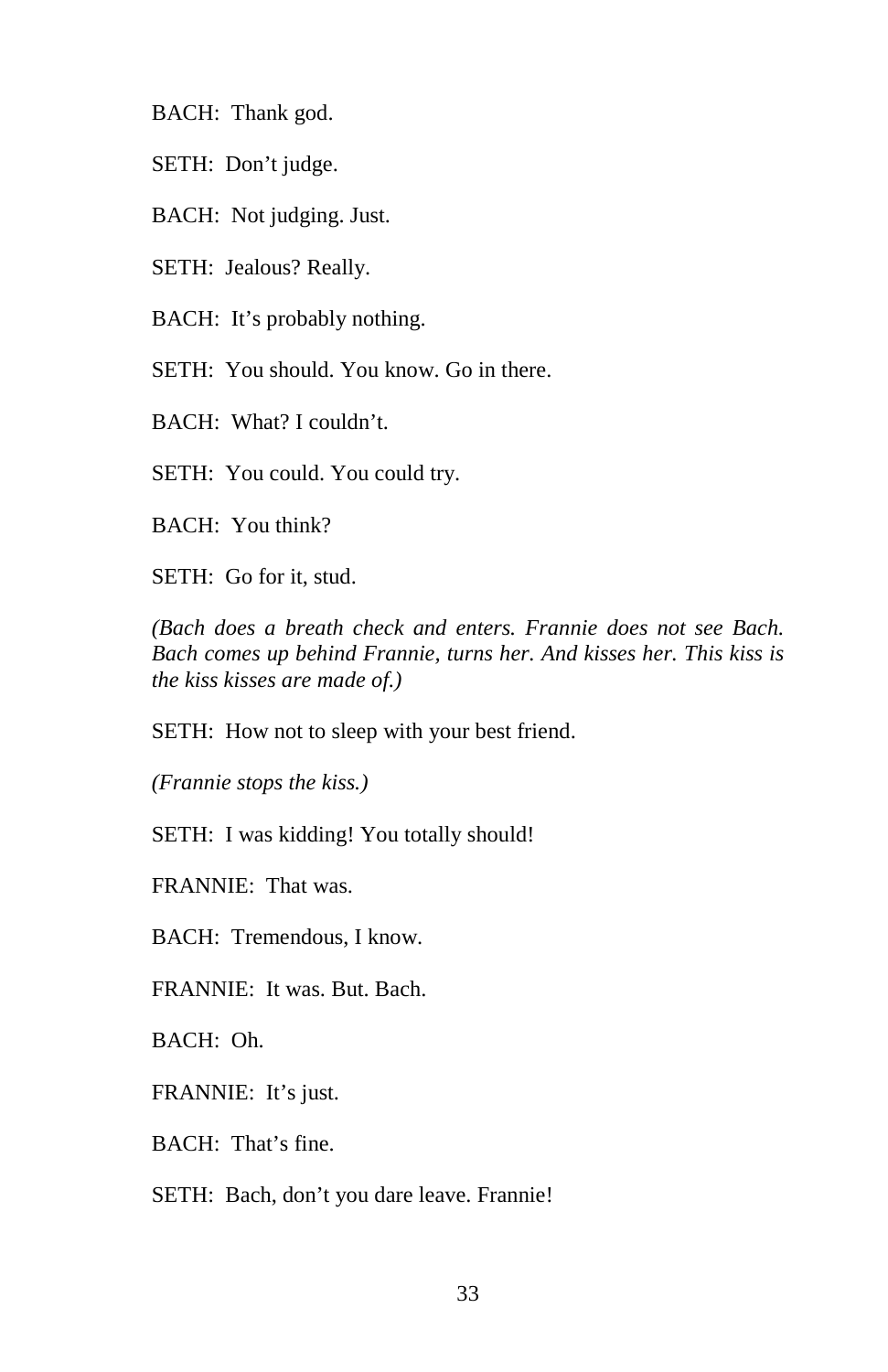FRANNIE: I'm sorry. I just have too many

SETH: Frannie, don't.

BACH: Hey. Don't worry about it. We get The Machine up and running. Get Mack back and it's all golden.

FRANNIE: It's not about Mack anymore.

BACH: Sure.

FRANNIE: It's not.

BACH: You said.

FRANNIE: We're okay, right?

- BACH: Of course. Why wouldn't we be? It was a crazy thought, anyway. Feeling lonely is all.
- FRANNIE: I guess it's in the air. I wish

BACH: It was just an impulse.

FRANNIE: I impulsed back. It was a really great kiss.

BACH: I have many skills. Night, Frannie.

*(Bach, Seth, and Frannie occupy different realities. They are not addressing each other. But they are.)* 

SETH: We can bounce back from this right?

FRANNIE: I wish I. I just need to finish working.

BACH: I'm going to kill Mack.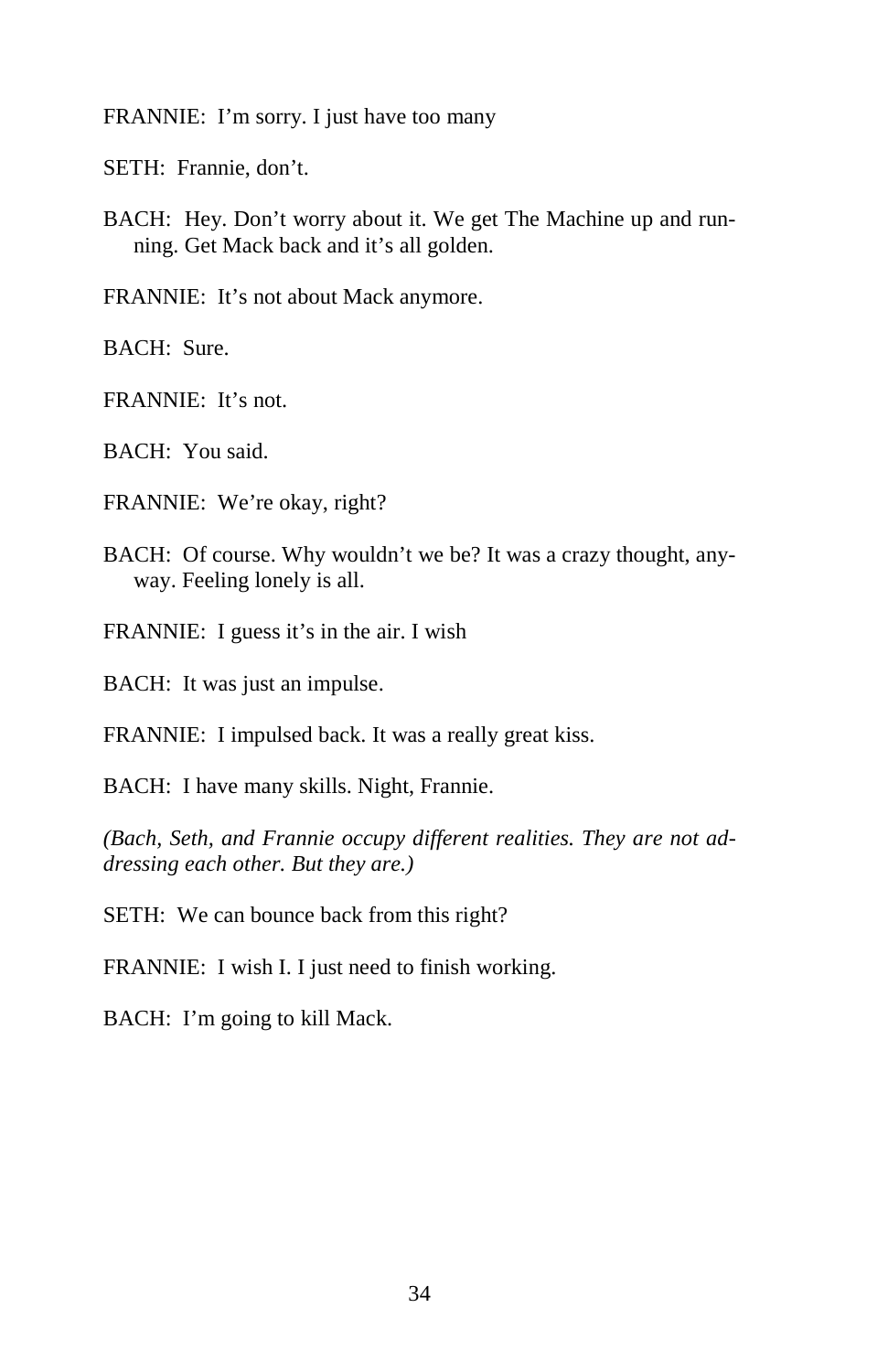#### **7. Because, a joint thesis**

*(Seth, Bach, and Frannie exist in many different times and spaces. Sometimes it is as if they can hear each other. At other times it's something they've never voiced before.)* 

- FRANNIE: Because I still get a whiff of you. I still smell you on my clothes. My pillow. I have tried to find its source. I can't do laundry. I can't. I can't wash it off. A part of me doesn't. I don't want to get rid of it. Not yet.
- BACH: Because that part of me won't go away. Won't disappear fully like it should. It haunts me. That girl. So many parts. So many fucked up parts that don't mesh with who I am now. Who I've always. Never her. Not her.
- SETH: Because I'm still here.
- BACH: I'm still here. Right?
- FRANNIE: It makes me think you are still here.
- SETH: With you. With both of you. I can't get rid of you. Of the time exponentially multiplied to be more time than any other person or persons on the planet.
- BACH: I'm me. These are the parts that have made me what I am. Elbow. Knee. Shoulder. Face. Hair. Always so much hair. Everywhere. How could I be anyone else? I'm me.
- SETH: Because when you're not here. Both of you. Everything falls a part. I have no one. I have nothing. I'm not me. It's like things are missing from my apartment. When we're not together
- FRANNIE: Sometimes, when I find that smell again on my clothes, I won't shower for a couple of days so I can keep it close. Pathetic, I know. I'm not ready to give up that feeling of you still being here. I think, This can't be who I've become. I think, I should be stronger than this. I am stronger than this, right?
- BACH: I'm not that. That girl. That fucking girl who wished. Who was. Who is now not her anymore. And. And never really was her. Not really.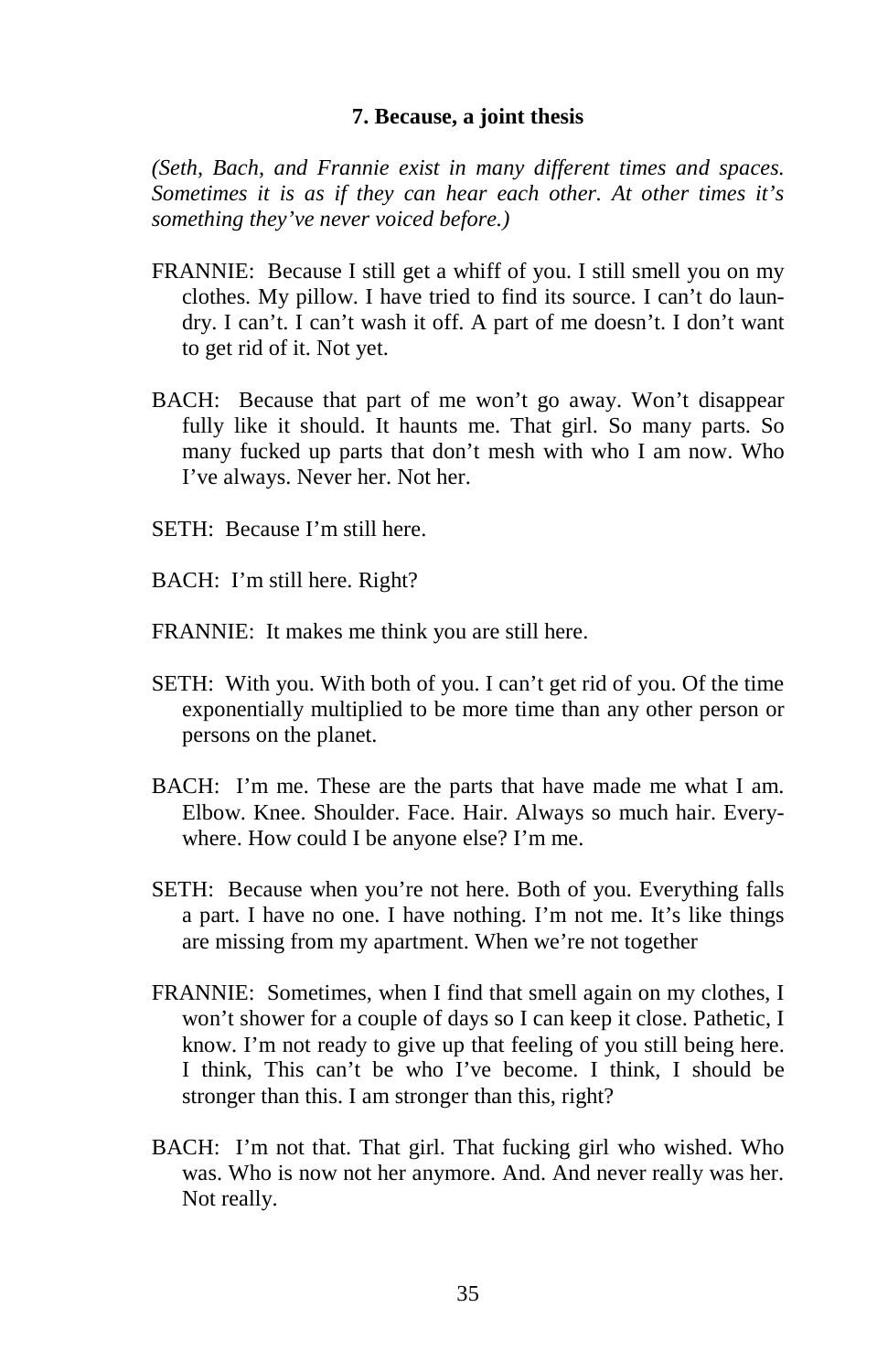FRANNIE: Because I can't.

- BACH: Because it's always about a girl, right? Josie, Mack, Frannie. Dammit, Josie. I. Fuck.
- FRANNIE: Because I can't do this. Because I don't want to get up in the morning one more day. Face another morning. Without. Without your taste.
- BACH: Her taste, my taste, my fingers, toes, stomach. These parts. These concrete parts that can be explored, dissected, explained. And yet.
- SETH: And yet.
- BACH: I don't know what to do. Because it's not concrete at all. Not at all.
- SETH: Fucked up, right? There should be a reason behind it. A path to choose. So there we are. Because sometimes there is no discernible reason. Why we're drawn to this or that. The people who come into our lives.
- FRANNIE: Because thinking of you. Smelling those smells, tasting that familiar. The saddest part. It makes me sick. I literally want to vomit your smell. Expel you. And yet.
- SETH: And yet.
- FRANNIE: I still want you. What does that say about me?
- SETH: It doesn't make sense. I don't know why you two resonate so perfectly with me and who I am. When I'm not around you I fade away. Nothing to bounce off of, nothing to reverb, to vibrate. Oh that sounds dirty. Reverb me. Vibrate me.
- BACH: That's why. We need to build The Machine. The whole world is in chaos. Lacks reason. We're fucked. But The Machine.
- SETH: I guess it is dirty.
- BACH: Focus, man.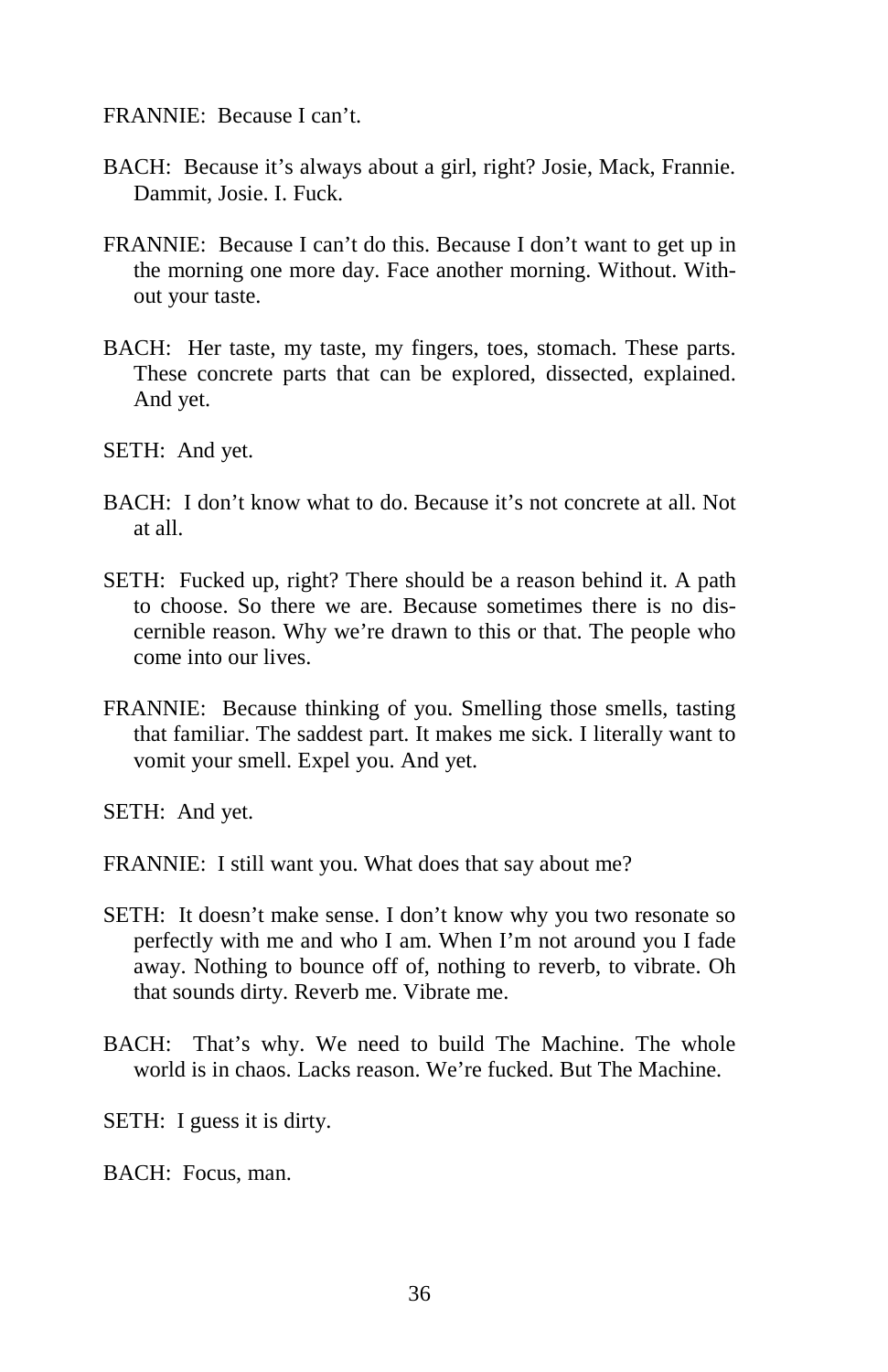SETH: Sorry. Focusing.

- BACH: There's too much unknowable shit. When accounting for the chaos factor.
- SETH: The human factor.
- FRANNIE: Because it doesn't make sense.
- SETH: We're better when we don't try to make sense.
- BACH: Because there's something clearer. Something solid. I hope.
- SETH: Because I need you.
- FRANNIE: Because there must be something quantifiable. Something that wouldn't make me ill to think on.

*(Seth and Frannie join the same reality. Seth brings a box into Frannie's apartment labeled "Seth's things".* 

*Josie enters Bach's reality. They share a moment and exit in the same direction.)*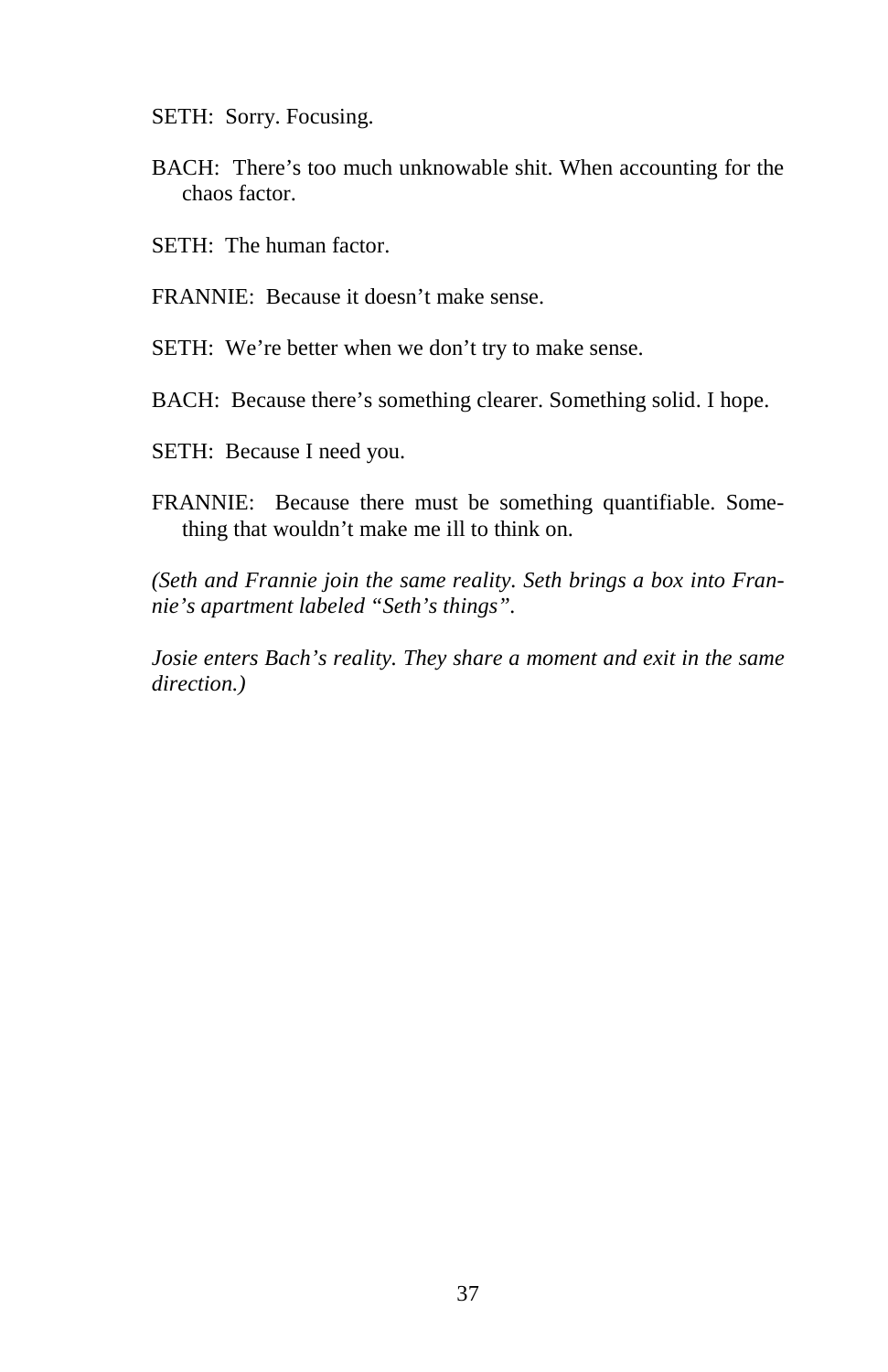#### **8. New research on the paradigms of emotional pair bonding and social media usage**

*(Seth and Frannie work on The Machine.* 

*Bach enters. Slams door with back to it.)* 

BACH: HIDE ME!

*(Laugh track.)* 

SETH: What bee crawled into your bonnet?

BACH: What the hell is a bonnet?

*(Laugh track.)* 

FRANNIE: A fancy hat.

BACH: Why would a bee be in it?

FRANNIE: "Bee be in it." You crack me up.

*(Laugh track.)* 

- BACH: Jesus fucking Christ. I listen to your crap all the time and you won't take one second to stop talking about bugs and hats to listen to me.
- SETH: Wow. Bach's arrived in the mysterious land of No Humor. Population one.

*(Laugh track.)* 

FRANNIE: Did you hear that?

SETH: Hear what?

BACH: The laugh track.

*(Laugh track.)* 

SETH: Oh. I didn't notice.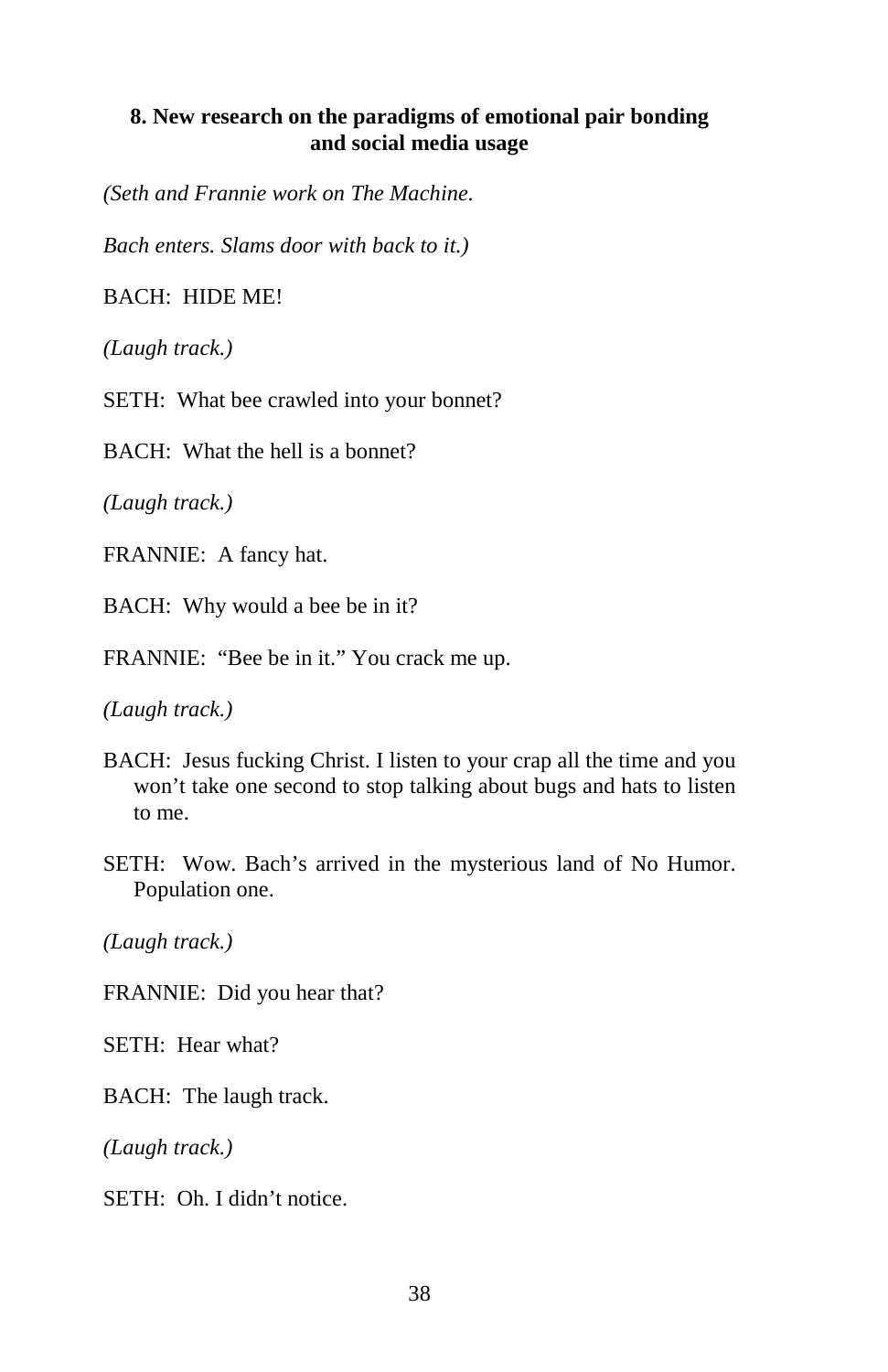FRANNIE: How could you not notice? It's obnoxious.

SETH: I hear it all the time. In my head. I've always thought I lived in a sitcom. I think I'm naturally funny enough for it.

*(Laugh track.)* 

SETH: See? Naturally funny.

*(Laugh track.* 

*Bach snaps fingers. The laugh track stops abruptly.)* 

SETH: Ah, man. You guys are no fun.

BACH: Can we get back to the issue here?

FRANNIE: Right. The bee in the bonnet.

BACH: Right. So there's this girl.

*(Pause. Everyone stops and waits for the "whoa" track. It doesn't happen.)* 

BACH: I was expecting the "whoa" track.

FRANNIE: I guess it's not going to happen.

SETH: Too bad.

*("Whoa" track plays.)* 

SETH: You're timing is off, God! Go back to Comedy 101. Am I right?

FRANNIE: So there's a girl?

BACH: Woman.

SETH: Isn't there always a girlwoman? I mean for you? Isn't there always another girlwoman.

BACH: Yeah. Only this one didn't leave this morning.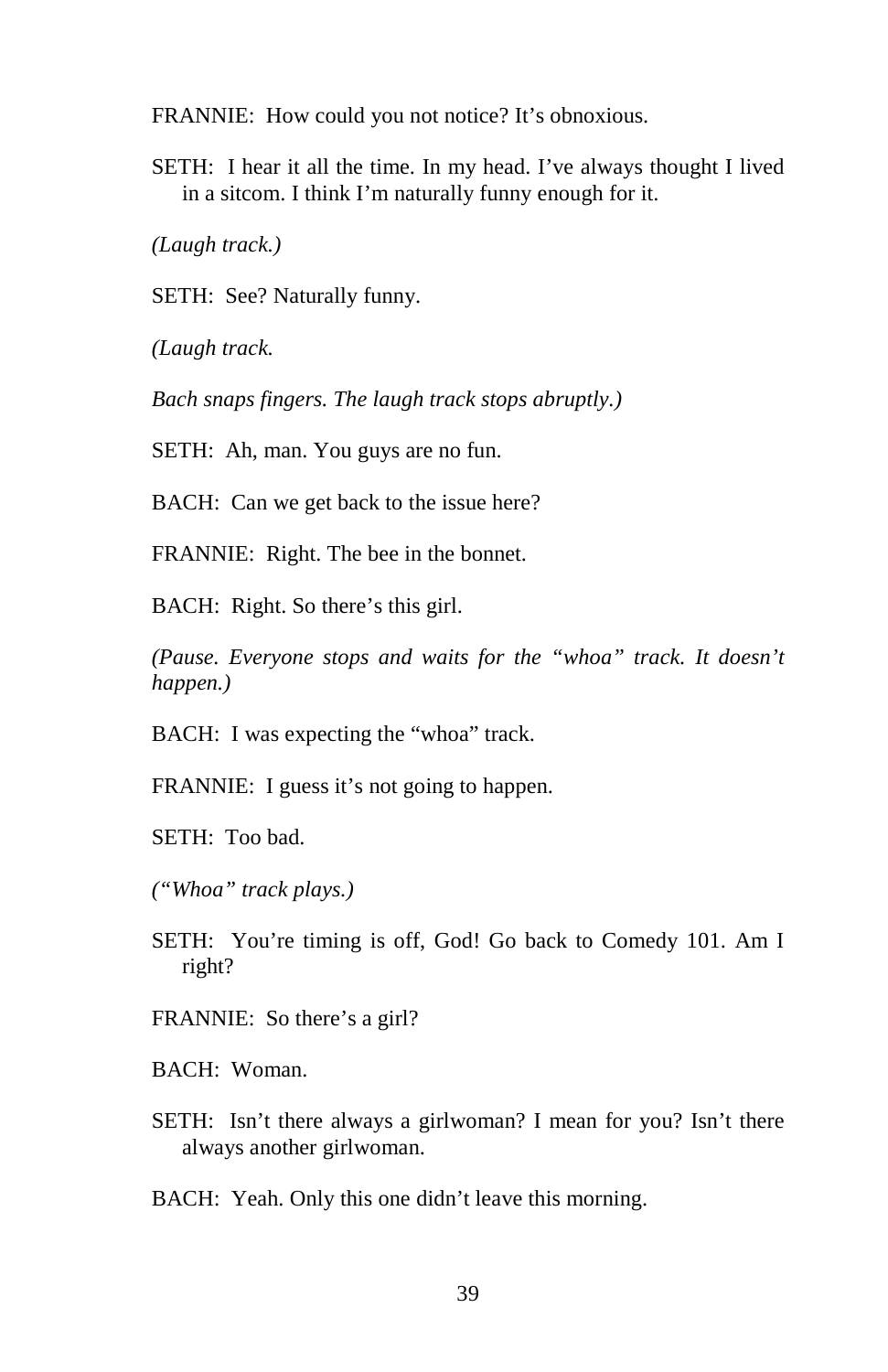FRANNIE: So?

BACH: So? I cooked her breakfast.

SETH: Was it warm and tasty?

BACH: It wasn't a euphemism.

FRANNIE: So you made her breakfast.

BACH: How long have you known me?

FRANNIE: Well. Time's relative.

BACH: Well. Relative to right now. How long have you known me?

FRANNIE: A long, long time. Eons at least.

BACH: And in that time, have I ever cooked breakfast for anyone, ever? You, Seth, any nameless girl? Woman. Have I ever cooked breakfast?

FRANNIE: Oh my.

SETH: This is serious.

FRANNIE: You.

SETH: You cooked.

BACH: I cooked breakfast. For a girl. Woman.

FRANNIE: So, does that mean that you have feelings? Cause that would

SETH: That would be big.

BACH: I called her.

FRANNIE: But you already cooked breakfast.

BACH: I'm saying. She left my apartment after eating breakfast to go to work. I. I. It's so much worse. I'm embarrassed.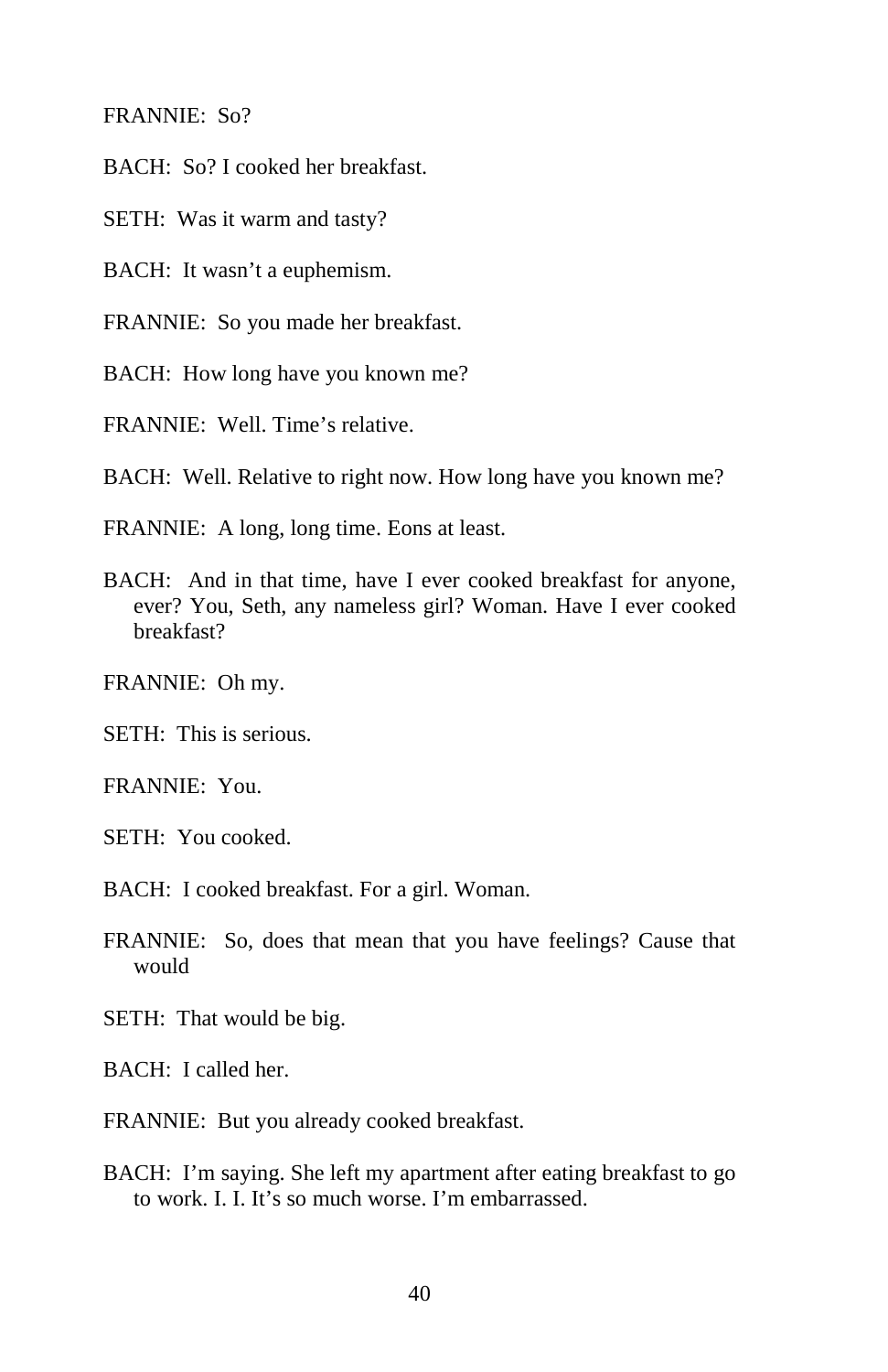FRANNIE: What could be worse?

- SETH: Oh my.
- BACH: Shut up.
- SETH: You texted, didn't you?
- FRANNIE: You called and texted? Right after she left?
- BACH: With an emoticon.
- FRANNIE: Oh Bach. That's pathetic.
- BACH: It was winking. What am I going to do? You have to hide me. Tie me down. I can't be near social media. Or, a phone. Or, a keyboard. I can't be trusted.
- FRANNIE: Well. I mean we could hide you.
- SETH: Yeah. We could. I have rope. We could tie you down.
- FRANNIE: You have rope?
- SETH: Don't pry your nose into my bedroom and I'll continue to pretend I don't hear a loud buzzing coming from your room in the middle of the night.
- FRANNIE: You do not.
- SETH: You should really be subtle with the Hitachi. Use a muffler with it. A towel. Something. It sounds like it's going to vibrate your clit off.
- FRANNIE: You have no idea.
- BACH: Can you two focus for two minutes?
- FRANNIE: Right. Well the thing is.
- SETH: Yes. The thing is.
- FRANNIE: Is this that bad?